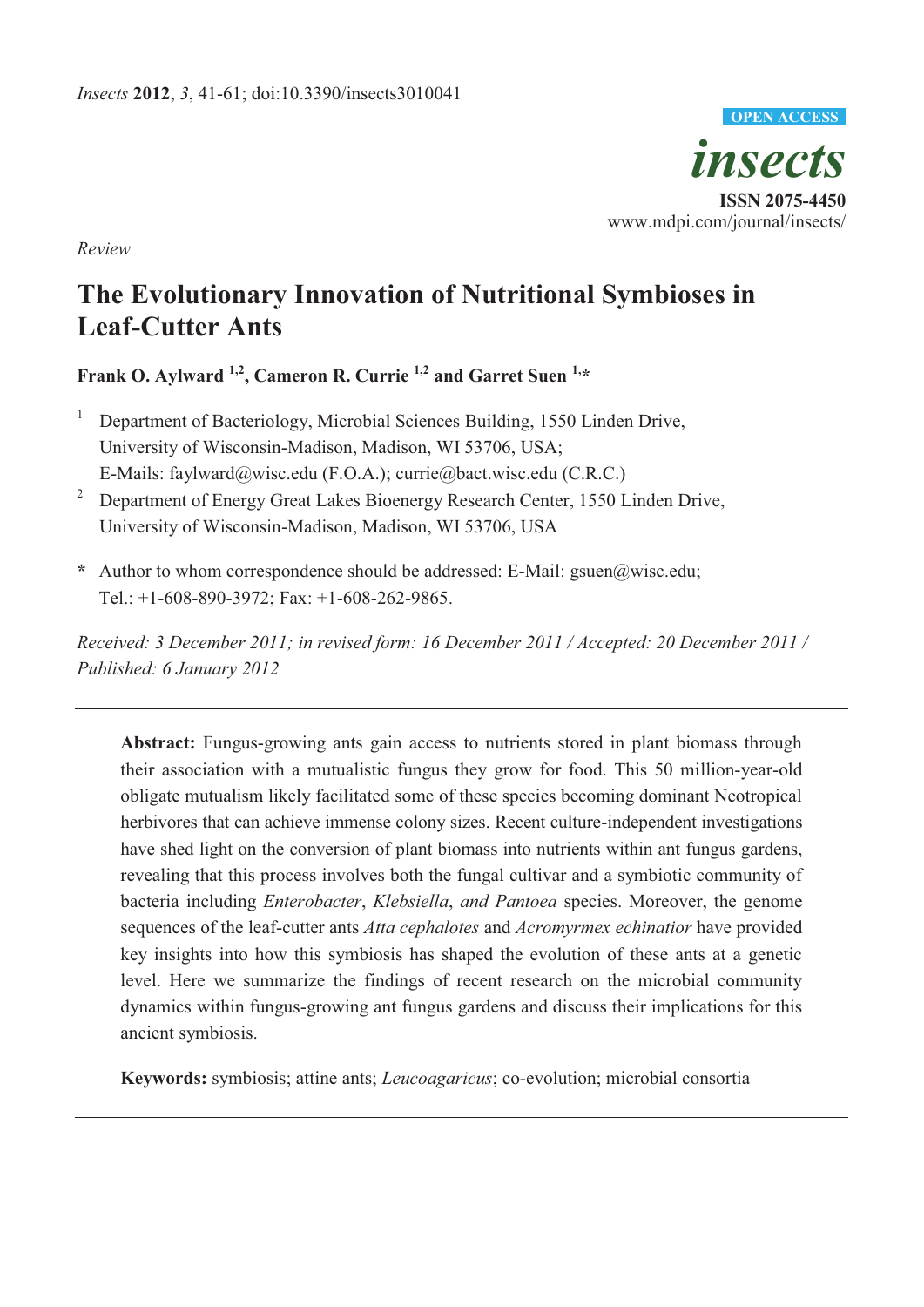## **1. Introduction**

Symbioses between microbes and metazoans are widespread in nature [1–3]. Although these associations form for a variety of reasons, often the diverse metabolic capabilities of symbiotic microbes allow host organisms to occupy ecological niches that would otherwise be unavailable. These symbioses can involve one or a few symbionts, but many associations in nature involve complex communities of microbes. The taxonomic and physiological diversity of these communities can be massive, and research has only recently shed light on the extent to which they have shaped the evolution and ecology of metazoans [2,4–6]. Some of the best studied examples of associations between metazoans and complex microbial communities are in herbivores, where communities of microbes have been shown to be largely responsible for the deconstruction and conversion of recalcitrant plant material into nutrients for their hosts. Symbiotic microbial communities that provide this service have been shown to be associated with a vast array of hosts, including insects, mammals, and even molluscs [4,7–10].

The association between attine ants and their fungus gardens is a paradigmatic example of symbiosis between herbivores and microbial communities. Thought to have originated 45–50 million years ago in the Amazon basin [11], the symbiosis between these ants and their symbiotic fungus allowed for the subsequent diversification into >230 species ranging from Argentina to the shores of New Jersey in the USA [12–14]. Although many species form small colonies of only a few dozen ant workers, the most derived species, the leaf-cutter ants, have evolved to become dominant Neotropical herbivores capable of foraging on up to 17% of the foliar biomass in some ecosystems [15]. Moreover, the size of attine colonies varies dramatically, with the largest containing upwards of 8 million ants, 7 orders of magnitude more than colonies of the smallest species [14,16]. The diversity of these ants and their symbiosis with fungus garden communities have made them a model system for the study of the ecological and evolutionary implications of symbiosis.

In this review, we focus on recent research on the association between fungus-growing ants and their fungus gardens, with an emphasis on how the evolution and ecology of the organisms in this system have been shaped through symbiosis. We pay particular attention to how the microbial communities associated with these ants mediate the deconstruction and conversion of plant biomass into usable energy. Furthermore, we discuss how the recently sequenced genomes of two leaf-cutter ant species provide insight into how this ancient symbiosis has impacted the ants on a genetic and physiological level [17,18]. Finally, we discuss how our view of this system has changed with the recent discovery of additional microbial symbionts, and suggest future avenues of research that will yield novel insights into this complex symbiotic system.

## **2. The Fungus Garden Ecosystem**

The most conspicuous symbiont of fungus-growing ants is the basidiomycetous fungus they grow for food. Although in the majority of species this is a lepiotaceious fungus of the genus *Leucoagaricus*, a small number of fungus-growing ant species culture a distantly-related pterulaceous group [19,20]. In most cases, the fungus is cultured by the ants on plant forage and subsequently consumed for food (Figure 1) [21,22]. The most derived group of fungus-farmers, referred to as the "higher attines",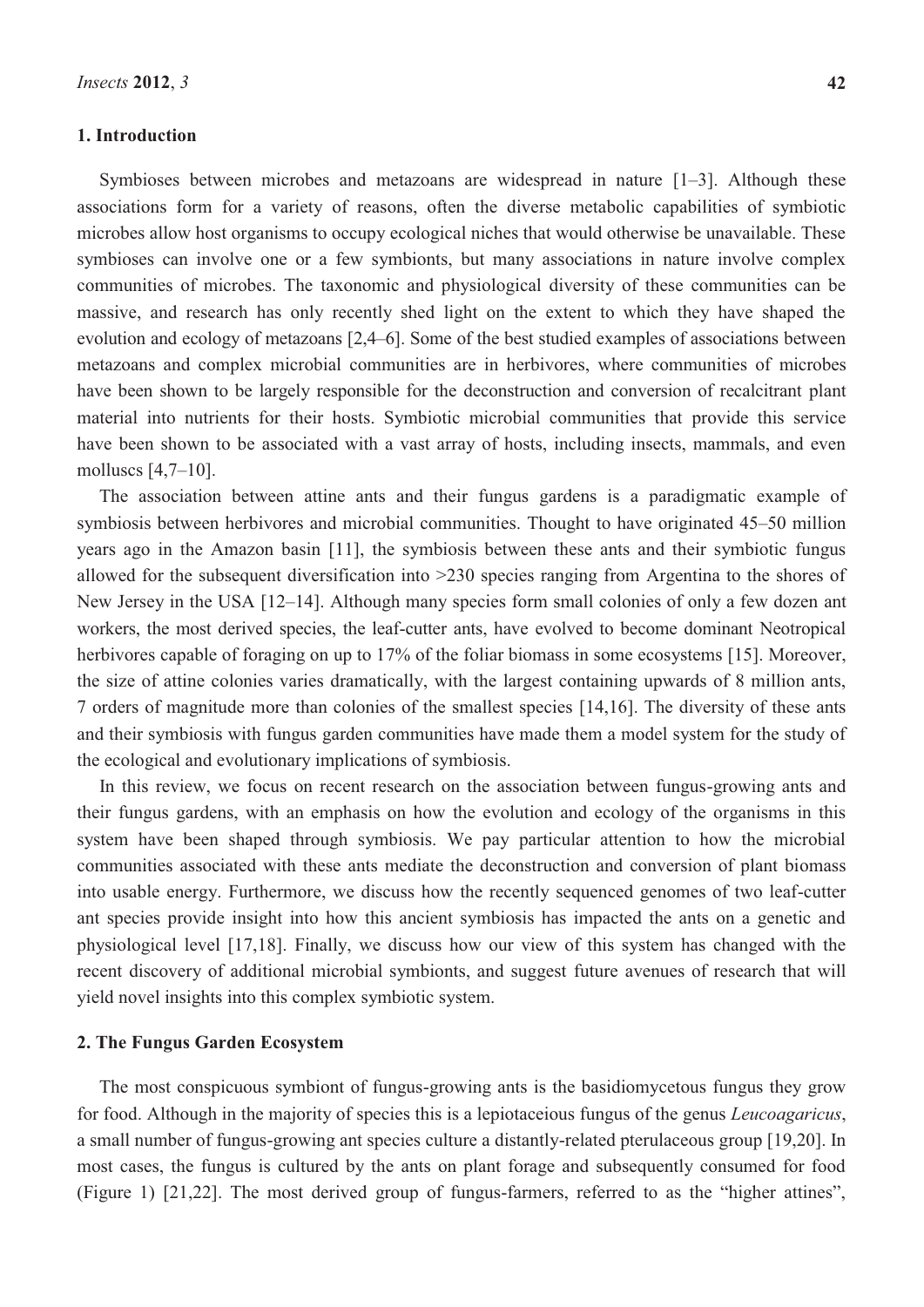culture a specific clade of the fungus, among which is the well-studied species *Leucoagaricus gongylophorus*. This fungus produces nutrient-rich hyphal swellings, called gongylidia, which nourish the queen and brood of a colony [19,23]. The less-derived groups, or "lower attines", culture a broader range of fungal symbionts, and appear to have re-acquired cultivars from the environment multiple times in the course of their evolutionary history [19,24].

**Figure 1.** (**a, b**) Leaf-cutter ants forage on large quantities of fresh foliar biomass. (**c**) They bring this material into their subterranean nests, where it is integrated into symbiotic fungus gardens they cultivate for food. [Photo credits: A; Jarrod J. Scott, B; Christian R. Linder, used under the GNU Free Documentation License, Version 1.2, C; Austin D. Lynch.].



Only recently have efforts been focused on characterizing microbes in this ecosystem other than the fungal cultivar. Fungus gardens of leaf-cutter ants have so far been found to contain numerous microbial groups in addition to the dominant fungal mutualist (Table 1). The most well-described symbionts include a specialized parasite of the fungal cultivar, *Escovopsis*, as well as an antibiotic-producing Actinobacterium (genus *Pseudonocardia*) found to defend against it [25–27]. Research on these two symbionts has previously been reviewed [28,29], and will be discussed here only briefly. Numerous other microfungi and yeasts have also been found associated with the fungus gardens of many ant species [30–38]. While filamentous fungi likely represent garden "weeds" [34,39], it is unclear if the yeasts have a deleterious effect on the fungus garden ecosystem. One study even found evidence that yeasts may antagonize microfungal pests [33]. Of the bacteria cultured from fungus gardens, many have been proposed to have important roles in the fungus garden ecosystem ranging from antibioticmediated exclusion of pathogens to nutrient biosynthesis [40–42]. However, the consistent presence of many of these microbes has yet to be demonstrated, and it remains a possibility that they represent allochthonous groups introduced from the incoming foliar material or surrounding soil.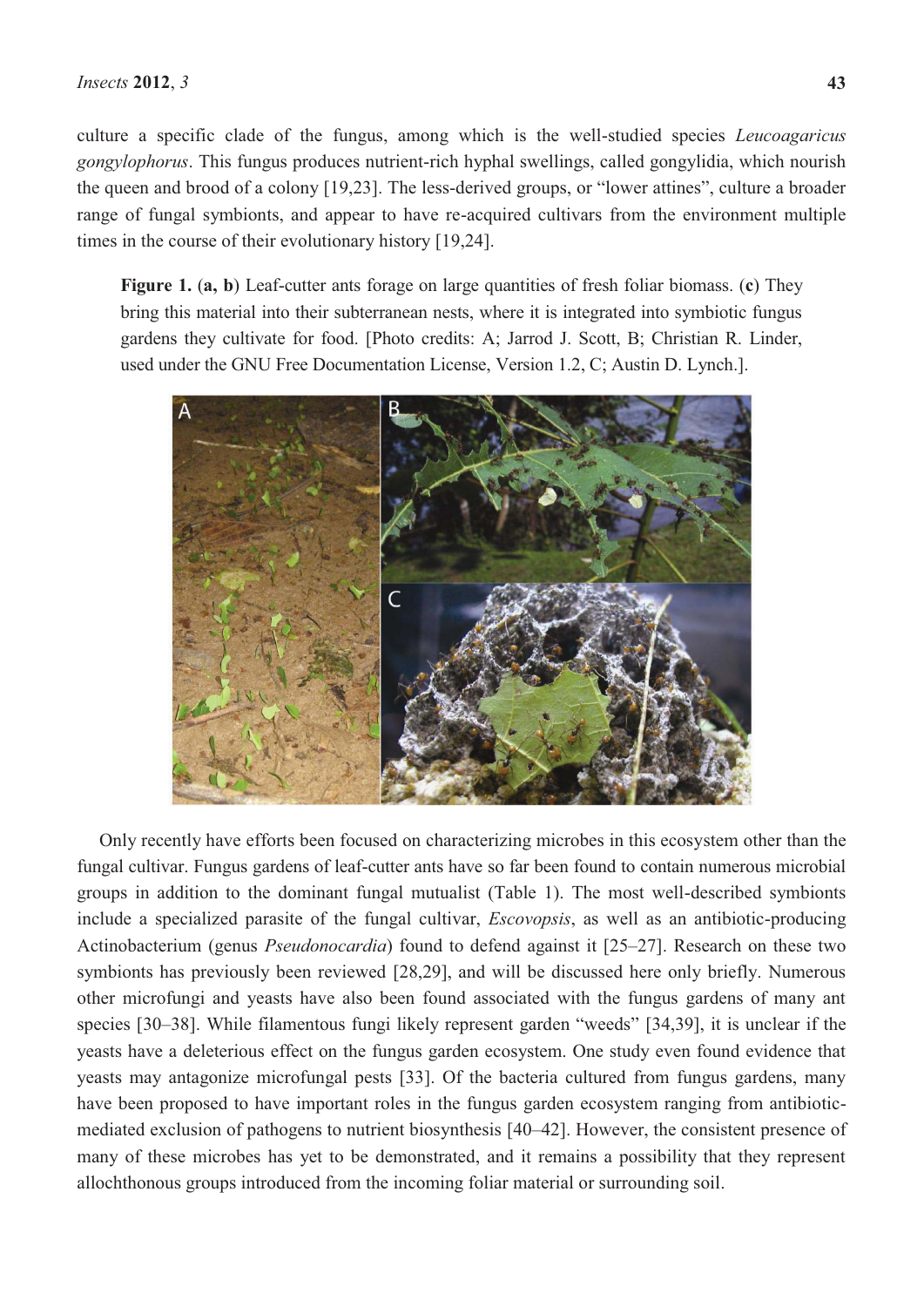Recently, culture-independent techniques have begun to shed light on bacterial groups thought to be common constituents of fungus gardens (Table 1). Membrane lipid profiles have shown that different leaf-cutter ant fungus gardens are highly similar, and that Gram-negative bacteria likely dominate the prokaryotic component of these ecosystems [43]. Subsequent 16S libraries have confirmed this, and further indicated that γ-proteobacteria are particularly diverse in these environments, although sequences matching to α-, β- and δ-Proteobacteria, Bacteriodetes, Firmicutes, Actinobacteria, Acidobacteria, and several other phyla were also recovered [44]. The most recent metagenomic investigation of leaf-cutter ant fungus gardens has indicated that γ-proteobacteria in the genera *Enterobacter*, *Pantoea*, *Klebsiella*, *Citrobacter*, and *Escherichia* may constitute a core prokaryotic community [45]. In addition to culture-independent work, one study successfully cultured *Klebsiella* and *Pantoea* isolates from a variety of leaf-cutter ant nests and demonstrated their capacity to fix nitrogen [46]. Moreover, this study traced nitrogen in fungus gardens to the biomass of the ants themselves, indicating that bacteria could be playing an important nutritional role in these ecosystems. Nitrogen fixation was

# **3. The Ancillary Gut Hypothesis**

Some authors have postulated that the fungus garden ecosystem serves as an external gut for the entire ant colony [44–46]. Fungus-growing ants have previously been described as a "superorganism" in that the worker castes are not reproductively viable, and survival of the colony hinges completely on the queen [14]. Given that colonies of fungus growing ants are superorganisms rather than conglomerations of individuals, it follows that fungus gardens can be viewed as "organs" responsible for nutrient conversion and assimilation, similar to the digestive gut of other herbivores.

proposed to be a critical process in fungus gardens given the relatively high nitrogen content of ant

biomass compared to the incoming plant forage and the surrounding ecosystem.

The external gut hypothesis goes deeper than analogy. For example, both true guts and fungus gardens are specialized structures that harbor populations of bacteria that assist in the conversion of dietary material into nutrients for the host [44,47,48]. Prokaryotic populations in both true guts and fungus gardens have been implicated in the biosynthesis of nutrients for their hosts [45,46,48,49]. Perhaps the largest difference between these ecosystems is that the structural integrity of fungus gardens is provided by the fungal symbiont, whereas the prokaryotic component of true guts is harbored directly within the host. Moreover, the fungus garden ecosystem is dominated by the fungal cultivar, whereas true guts have a relatively smaller and more diverse fungal component [50–52].

Non-taxonomic similarities in prokaryotic diversity are also evident when comparing fungus gardens and mammalian guts. Low-phylum level and high strain-level diversity have been observed in both of these ecosystems when 16S ribosomal genes have been sequenced [4,5,44,45,53]. This pattern is independent of microbial taxonomy, as many mammalian guts are composed of primarily Bacteriodetes and Firmicutes [4,5,8,53–56], whereas γ-proteobacteria appear to dominate the prokaryotic component of fungus gardens. The causes of this distinct diversity profile are unclear, although in mammals it has been hypothesized that it may be the result of an adaptive radiation of a few initial prokaryotic "colonists" [5]. The relatively recent origin of these symbiotic niches compared to free living environments on the planet has also been implicated in limiting the number of microbial phyla that have evolved to live in them [5].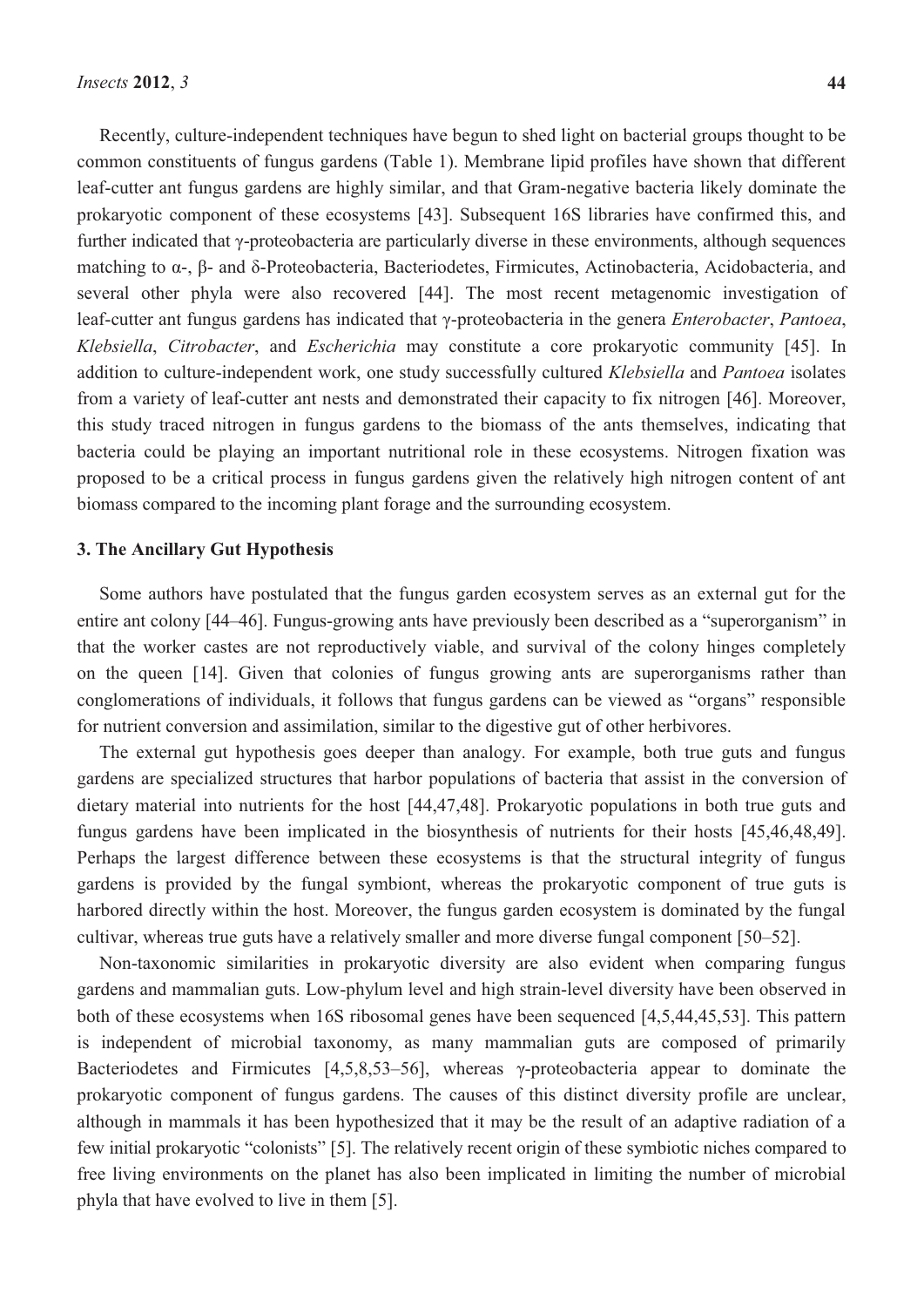| <b>Ant Genera</b>                                                   | <b>Collection</b><br>Location            | <b>Microbes</b><br>Analyzed          | <b>Plant Polymers</b><br>Analyzed                           | <b>Methods</b>                                                                   | <b>Principle Findings</b>                                                                                                                                                                                                                                                                                                                        | Reference                        |
|---------------------------------------------------------------------|------------------------------------------|--------------------------------------|-------------------------------------------------------------|----------------------------------------------------------------------------------|--------------------------------------------------------------------------------------------------------------------------------------------------------------------------------------------------------------------------------------------------------------------------------------------------------------------------------------------------|----------------------------------|
| Atta                                                                | <b>Brazil</b>                            | L. gongylophorus                     | Cellulose                                                   | Growth assays,<br>enzymatic assays.                                              | Evidence that L. gongylophorus can grow on<br>cellulose in pure culture and hydrolyze this<br>polymer efficiently.                                                                                                                                                                                                                               | $[57]$                           |
| Atta                                                                | <b>Brazil</b>                            | Bacteria                             | Gelatin, cellulose,<br>cellobiose, casein                   | Directed culturing.                                                              | Isolation of plant polymer-degrading bacteria<br>from fungus gardens.                                                                                                                                                                                                                                                                            | $[58]$                           |
| Acromyrmex, Atta,<br>Myrmicocrypta,<br>Trachymyrmex,<br>Cyphomyrmex | Brazil, Texas,<br>Trinidad and<br>Tobago | Microfungi, yeasts,                  | <b>NA</b>                                                   | Culturing,<br>bioassays.                                                         | Isolation and characterization of microfungi and<br>yeasts from fungus gardens, especially those of<br>the genera Escovopsis, Fusarium, and<br>Trichoderma; evidence that yeasts may<br>antagonize potential garden pathogens;<br>Identification of a novel Trichosporon species in<br>fungus gardens.                                           | $[26, 27, 30-$<br>33, 35, 37-39] |
| Acromyrmex, Atta                                                    | Argentina                                | L. gongylophorus                     | Cellulose                                                   | Pure culture growth<br>assays, estimation<br>of lignin and<br>cellulose content. | Indication that L. gongylophorus does not<br>degrade cellulose in pure culture.                                                                                                                                                                                                                                                                  | [59, 60]                         |
| Acromyrmex, Atta                                                    | Brazil, Panama                           | Whole fungus<br>garden, ants, larvae | Polysaccharides,<br>heterosides,<br>oligosaccharides        | Enzymatic activity<br>assays on workers,<br>larvae, and fungus<br>gardens.       | Enzymatic activity profiles for the fungus garden<br>and host ants were largely non-overlapping;<br>xylanase, amylase, laminarinase, cellulase, and<br>lichenanase activities identified in fungus garden<br>samples; evidence for high variability in the<br>enzymatic activities of fungus gardens between<br>different nests and ant species. | [61, 62]                         |
| Acromyrmex, Atta                                                    | Panama                                   | L. gongylophorus                     | Pectin, CMC,<br><b>ABTS</b> (laccase<br>substrate), protein | Isoelectric<br>focusing,<br>enzymatic assays.                                    | Identification of fungal pectinases, CMCases,<br>proteinases, and laccases concentrated by leaf-<br>cutter ants in their fecal droplets.                                                                                                                                                                                                         | [63]                             |

**Table 1.** Recent research on microbial diversity and plant biomass degradation in attine fungus gardens.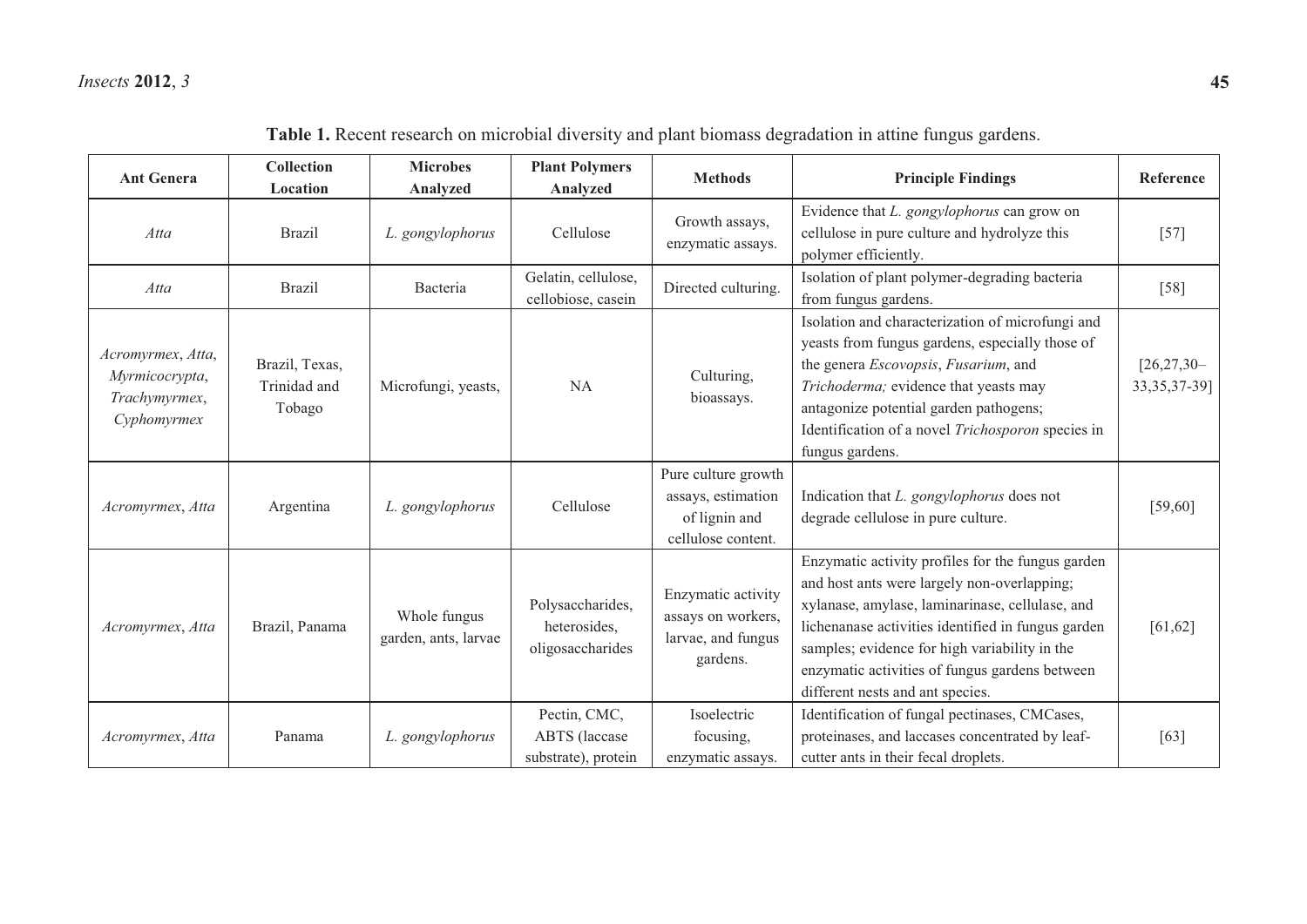| <b>Ant Genera</b> | Collection<br>Location | <b>Microbes</b><br>Analyzed                                  | <b>Plant Polymers</b><br>Analyzed           | <b>Methods</b>                                                                              | <b>Principle Findings</b>                                                                                                                                                                                                                                                                                                                                        | Reference   |
|-------------------|------------------------|--------------------------------------------------------------|---------------------------------------------|---------------------------------------------------------------------------------------------|------------------------------------------------------------------------------------------------------------------------------------------------------------------------------------------------------------------------------------------------------------------------------------------------------------------------------------------------------------------|-------------|
| Atta              | <b>Brazil</b>          | L. gongylophorus                                             | Starch, pectin,<br>xylan, cellulose,<br>CMC | Growth and<br>enzymatic assays.                                                             | Rapid growth of L. gongylophorus on xylan and<br>starch, but poor growth on cellulose; Production<br>of pectinases, xylanases, cellulases, and amylases<br>by L. gongylophorus when grown in pure culture<br>on different carbon sources; Identification of<br>potential mechanisms for regulation of<br>L. gongylophorus starch metabolism by the ant<br>hosts. | $[64 - 66]$ |
| Atta              | <b>Brazil</b>          | Whole fungus<br>garden                                       | All biomass                                 | Estimation of<br>cellulose and lignin<br>content.                                           | Evidence that the lignin:cellulose ratio is higher<br>in fungus garden waste than leaf material.                                                                                                                                                                                                                                                                 | [67]        |
| Acromyrmex        | Panama                 | L. gongylophorus                                             | Xylan                                       | Activity<br>measurements of a<br>xylanase,<br>AZCL-based<br>colorimetric assays.            | Identification and characterization of an<br>L. gongylophorus xylanase.                                                                                                                                                                                                                                                                                          | [68]        |
| Acromyrmex        | <b>Brazil</b>          | Whole fungus<br>garden, L.<br>gongylophorus<br>pure cultures | Numerous<br>polysaccharides                 | Enzymatic activity<br>assays on $L$ .<br>gongylophorus and<br>whole fungus<br>gardens, SEM. | Demonstration of broad lignocellulolytic<br>capabilities of L. gongylophorus and whole<br>fungus gardens, including activity against,<br>laminarin, chitin, pectin, and CMC.                                                                                                                                                                                     | [69]        |
| Cross phylogeny   | Panama                 | Whole fungus<br>gardens                                      | <b>Numerous</b><br>polysaccharides          | AZCL-based<br>colorimetric assays.                                                          | Evidence for an evolutionary transition towards<br>more efficient proteinase and amylase activity in<br>leaf-cutter ant fungus gardens; evidence for<br>broad lignocellulolytic capacity in lower attine<br>fungus gardens.                                                                                                                                      | $[70]$      |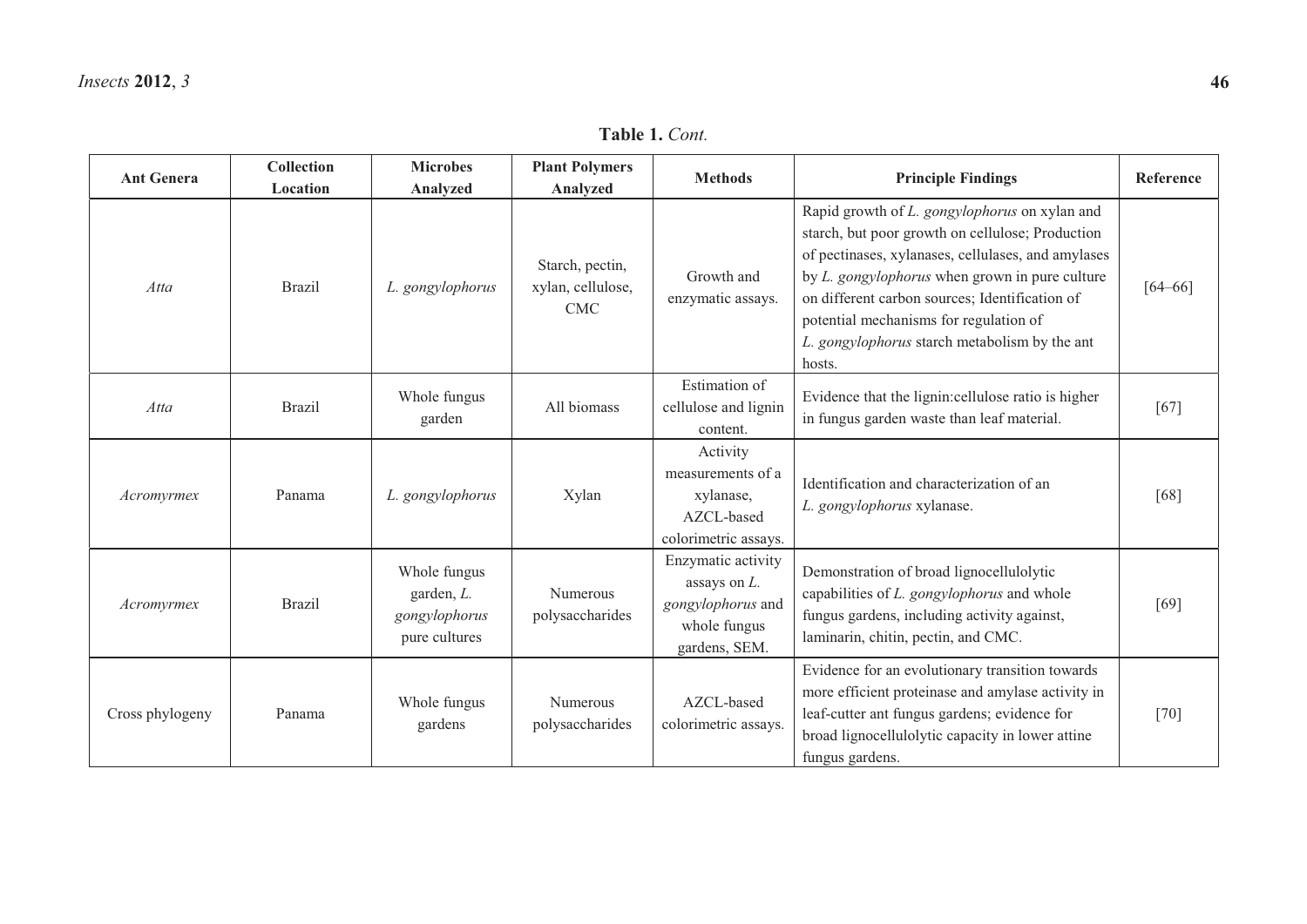| <b>Ant Genera</b> | <b>Collection</b><br>Location    | <b>Microbes</b><br>Analyzed                                 | <b>Plant Polymers</b><br>Analyzed | <b>Methods</b>                                                                                                          | <b>Principle Findings</b>                                                                                                                                                                                                                                       | Reference |
|-------------------|----------------------------------|-------------------------------------------------------------|-----------------------------------|-------------------------------------------------------------------------------------------------------------------------|-----------------------------------------------------------------------------------------------------------------------------------------------------------------------------------------------------------------------------------------------------------------|-----------|
| Atta              | Texas, Panama                    | L. gongylophorus                                            | <b>NA</b>                         | Microsattelite<br>profiling of<br>L. gongylophorus<br>from different ant<br>nests and time<br>points.                   | Confirms that a single strain of $L$ .<br>gongylophorus is cultured in leaf-cutter ant<br>fungus gardens.                                                                                                                                                       | $[23]$    |
| Atta, Acromyrmex  | Panama, Costa<br>Rica, Argentina | Pantoea, Klebsiella                                         | <b>NA</b>                         | Directed culturing,<br>stable isotope<br>analysis, acetylene<br>reduction analysis,<br>phylogenetic<br>comparisons.     | Identification of nitrogen-fixing Klebsiella<br>and Pantoea isolates in fungus gardens;<br>Evidence that nitrogen fixed in fungus<br>gardens is integrated into ant biomass.                                                                                    | [46]      |
| Acromyrmex        | Panama                           | L. gongylophorus                                            | Pectin                            | Proteomics,<br>RT-qPCR,<br>enzymatic assays.                                                                            | Identification of diverse fungal pectinases<br>concentrated in the fecal droplets of the ants;<br>evidence that L. gongylophorus produces<br>enzymes specifically in the hyphal swellings<br>fed to the ants.                                                   | $[71]$    |
| Atta, Acromyrmex  | Panama, Argentina                | Primarily Gram-<br>negative bacteria                        | <b>NA</b>                         | Lipid profiling<br>using PLFA and<br>FAME.                                                                              | Evidence that ant fungus gardens and refuse<br>dumps contain distinct microbial<br>communities; evidence that the prokaryotic<br>fraction of fungus gardens is dominated by<br>Gram-negative bacteria.                                                          | $[43]$    |
| Atta              | Panama                           | γ-proteobacteria,<br>primarily<br>Klebsiella and<br>Pantoea | Cellulose,<br>hemicelluloses      | Community<br>metagenomics, 16S<br>surveys, genome<br>sequencing,<br>enzymatic assays,<br>sugar composition<br>analysis. | Survey of bacterial diversity in fungus<br>gardens; Identification of abundant<br>Klebsiella and Pantoea populations;<br>characterization of bacterial glycoside<br>hydrolases; Evidence for significant amounts<br>of cellulose degradation in fungus gardens. | $[44]$    |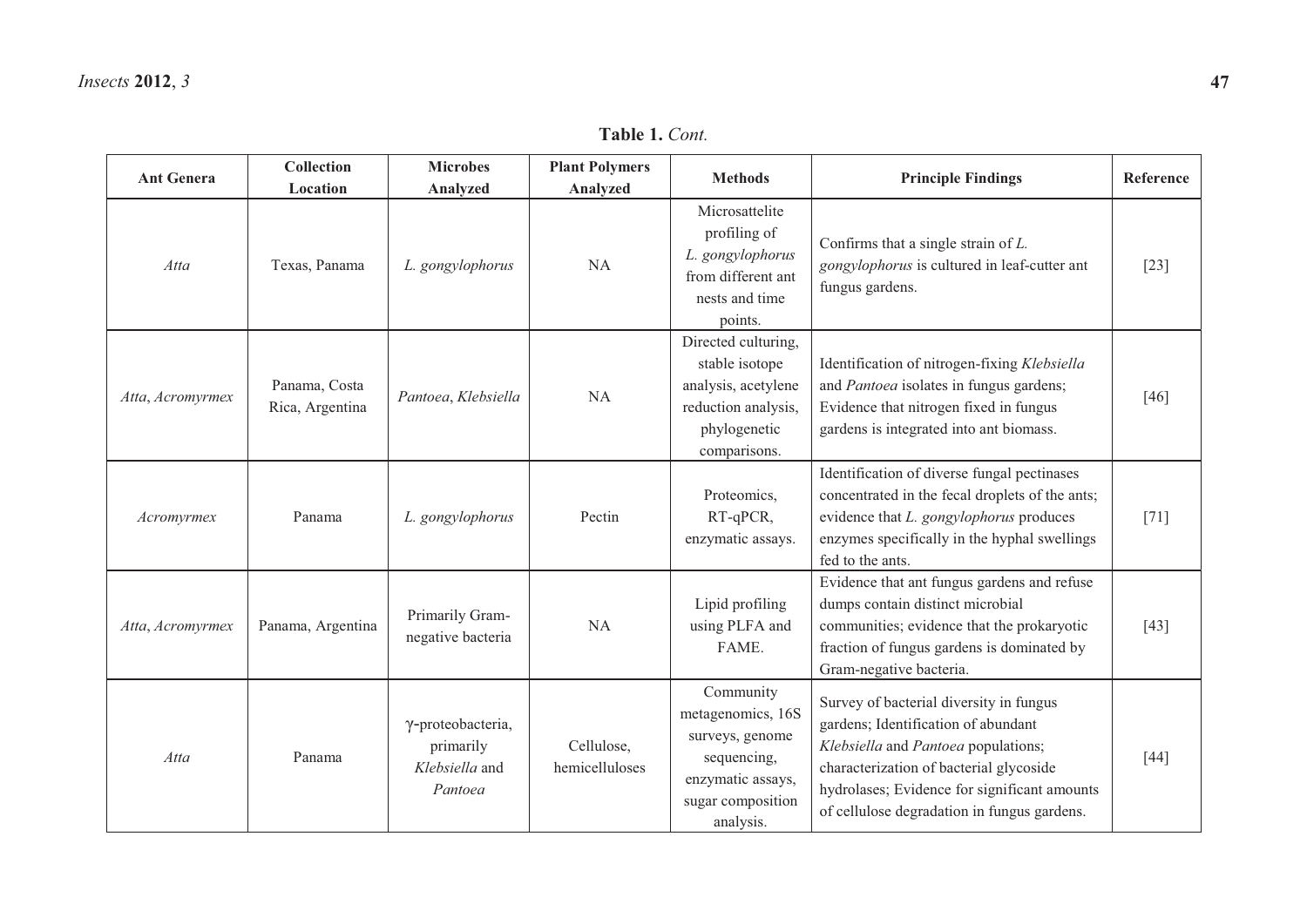| <b>Ant Genera</b> | Collection<br>Location | <b>Microbes</b><br>Analyzed | <b>Plant Polymers</b><br>Analyzed  | <b>Methods</b>                                                                                                 | <b>Principle Findings</b>                                                                                                                                                                                                                                                    | Reference |
|-------------------|------------------------|-----------------------------|------------------------------------|----------------------------------------------------------------------------------------------------------------|------------------------------------------------------------------------------------------------------------------------------------------------------------------------------------------------------------------------------------------------------------------------------|-----------|
| Atta              |                        | Whole fungus<br>garden      | <b>Numerous</b><br>polysaccharides | AZCL-based<br>colorimetric assays                                                                              | Evidence that enzyme profiles in fungus gardens<br>shift rapidly when integrated foliar biomass<br>changes.                                                                                                                                                                  | $[72]$    |
| Acromyrmex        | Panama                 | Whole fungus<br>garden      | Pectin, xylose                     | Antibody and<br>CBM-based<br>polysaccharide<br>microarray<br>profiling, AZCL-<br>based colorimetric<br>assays. | Evidence for the degradation of xylan and pectin,<br>but not cellulose, in fungus gardens; Indication<br>that plant material is only partially degraded in<br>these ecosystems.                                                                                              | $[73]$    |
| Atta              | <b>Brazil</b>          | L. gongylophorus            | All biomass                        | Dye and<br>photomicrography<br>of plant biomass.                                                               | Evidence for substantial degradation of all non-<br>lignified plant tissues in fungus gardens;<br>indication that L. gongylophorus may degrade a<br>large quantity of cellulose in fungus gardens                                                                            | $[74]$    |
| Cross phylogeny   | Panama                 | L. gongylophorus            | Protein                            | Enzymatic assays,<br>pH and buffering<br>analysis.                                                             | Indication that the fungal cultivars of higher<br>attines have evolved proteinases with activity<br>optima at $pH \sim 5$ , closer to the pH of fungus<br>gardens; characterization of different proteinase<br>classes and buffing capacities in different fungus<br>gardens | $[75]$    |
| Atta              | Panama                 | Bacteria                    | Cellulose,<br>hemicelluloses       | Community<br>metagenomics, 16S<br>surveys,<br>metaproteomics.                                                  | Identification of abundant Enterobacter<br>population in fungus gardens; Further<br>characterization of Klebsiella and Pantoea<br>populations; Proteomic identification of bacterial<br>glycoside hydrolases; Identification of<br>bacteriophage in fungus gardens           | $[45]$    |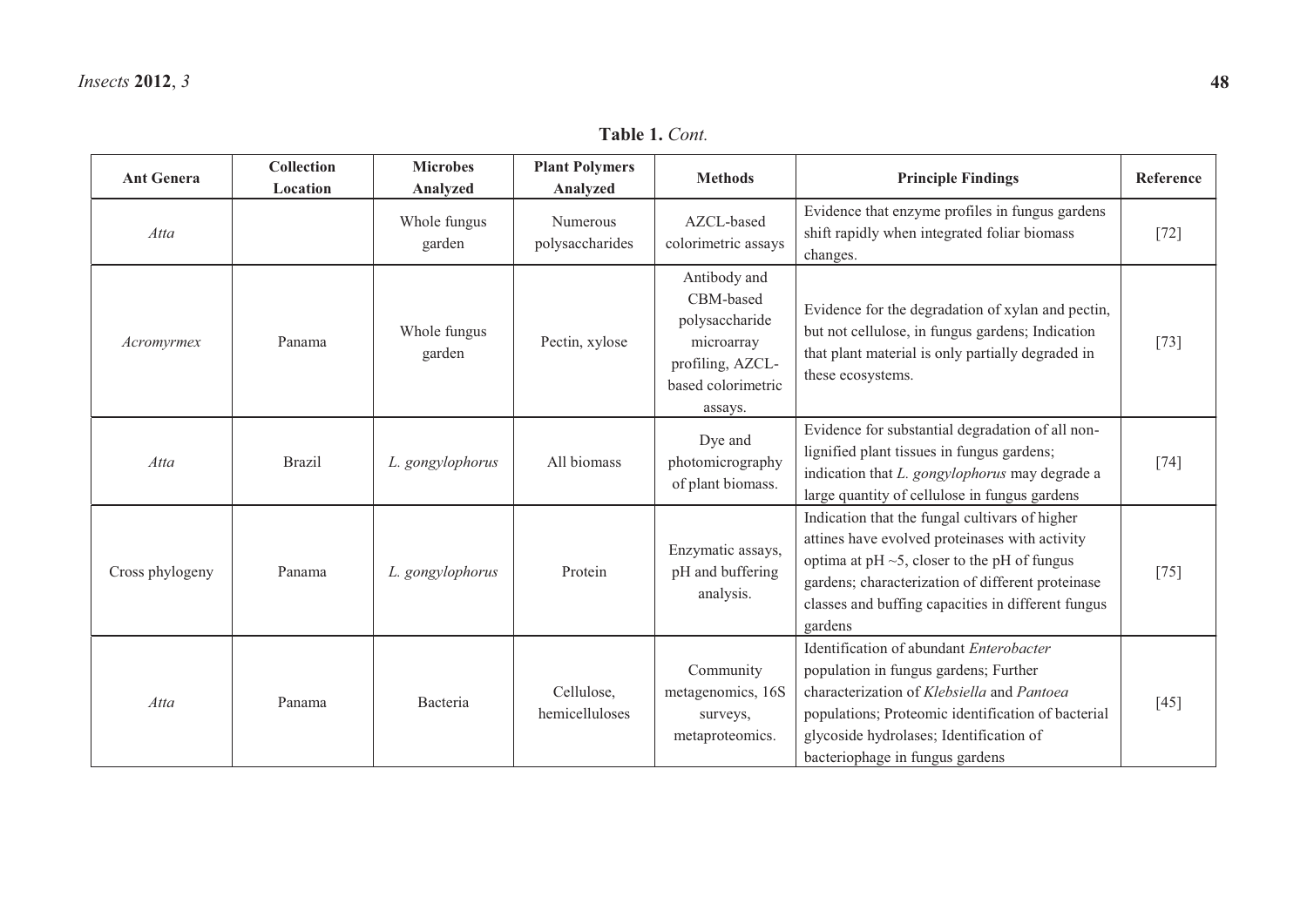#### **4. Evolution of Hygiene in the Attines**

The finding that fungus gardens are composed predominantly of one fungal symbiont and 5–6 bacterial groups has led to the question of how this community composition is maintained. The partially-degraded plant material present in fungus gardens could potentially be used as a substrate for countless microorganisms, yet somehow only a small number predominate. Furthermore, the composition of the fungus garden community has been shown to be relatively consistent between fungus garden strata irrespective of the extent of biomass degradation [44,45], suggesting the existence of selective pressures to maintain a consistent community.

A number of factors likely contribute to the low diversity in fungus gardens (Table 2). The meticulous cleaning of fungus gardens by the ants is likely paramount, both for maintaining healthy cultures of the fungal symbiont and a consistent prokaryotic assemblage. Three main hygienic behaviors have been documented in fungus-growing ants. The first, termed weeding, is characterized by the specific removal of whole fragments of fungus garden material [76]. The ants weed their gardens to remove dead fungal debris as well as areas infected with pests, especially the specialized parasite *Escovopsis*. Some species of leaf-cutter ants have been shown to maintain specialized waste dumps for their agricultural waste, and the separation between these refuse heaps and fungus gardens is likely key to the maintenance of overall nest hygiene.

|                                   | Weeding and grooming of fungus gardens, application of glandular        |
|-----------------------------------|-------------------------------------------------------------------------|
| <b>Factors limiting diversity</b> | secretions, application of antimicrobials from <i>Pseudonocardia</i> ,  |
|                                   | antibiotics produced by the fungal cultivar, fecal droplets of the ants |
| Factors promoting diversity       | Complex, nutrient rich substrate                                        |
| Potential sources of              | Maternal transmission from parent colony, phyllosphere microbes         |
| microbial groups                  | on foliar biomass, surrounding soil, the ants themselves                |

**Table 2.** Factors contributing to microbial assemblage composition in attine ant fungus gardens.

The second behavior, termed 'fungus grooming', is characterized by the licking of fungus garden material by the ants and selective filtering of foreign spores into infrabuccal pockets located in their oral cavities [76]. This behavior appears to be critical for removing spores of foreign fungi that could lead to future infection. Both weeding and grooming have been stimulated in experimental ant nests by the addition of foreign fungal spores, suggesting that the ants have acute mechanisms for assessing the composition and health of their gardens [76].

The third behavior involves the application of fecal droplets to the fungus garden matrix. Some species of attines have been shown to concentrate fungal chitinases and lignocellulases in these droplets, and their integration into fungus gardens has been hypothesized to contribute both to plant biomass degradation and the removal of fungal pests [63,77,78]. These drastic changes in the behavior of attines highlight how the long-term maintenance of symbiosis can have profound impacts on the life history of host organisms.

Glandular secretions of the ants themselves have also been shown to play a role in maintaining the hygiene of fungus gardens. Although known to ward off infection in all ants [79–81], metapleural glands may also be used by fungus-growing ants to remove unwanted microbial groups from their fungus gardens. For example, studies have found that ants consistently rub their legs against their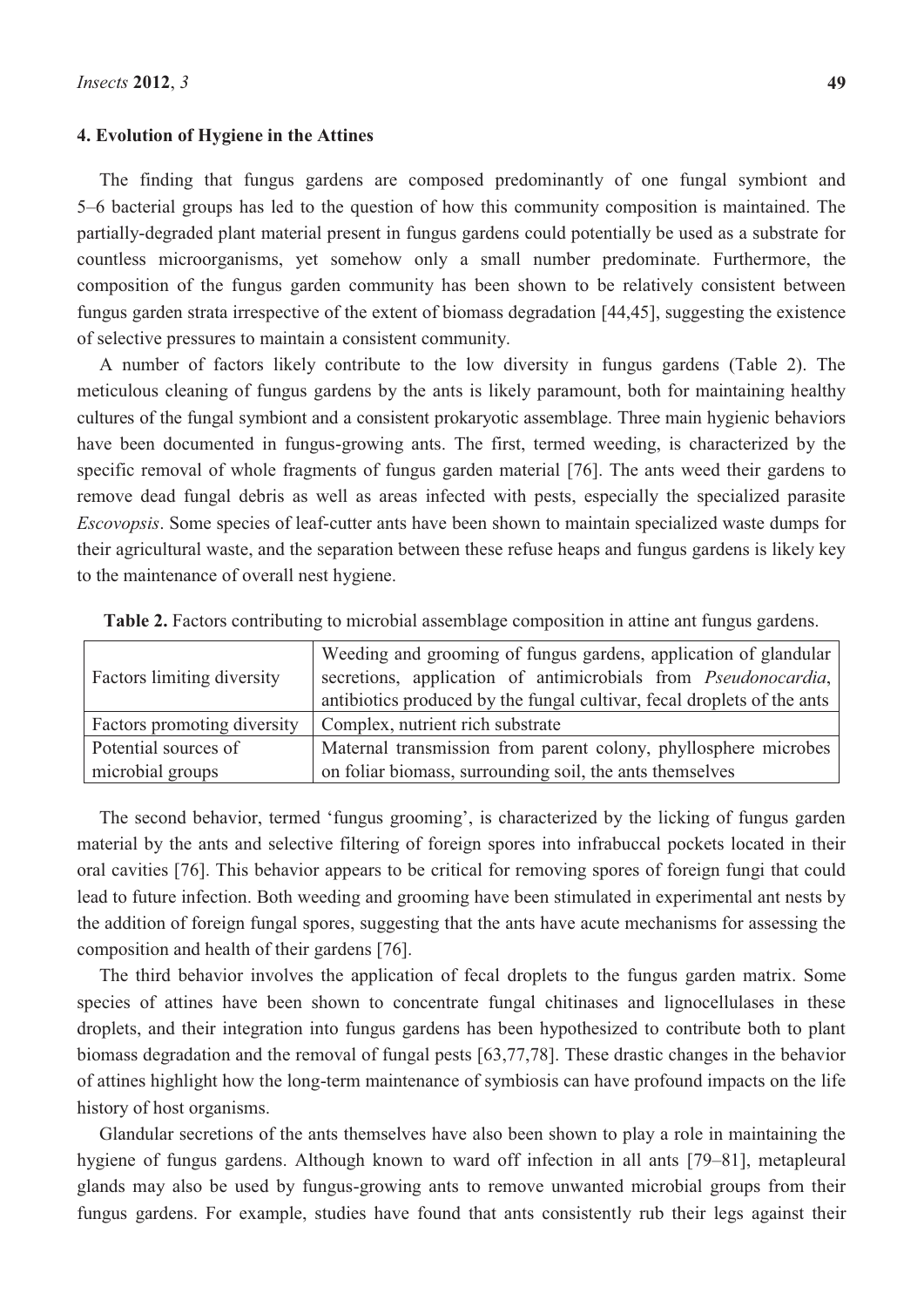metapleural glands while weeding and grooming so as to apply glandular secretions to the fungus garden [82,83]. Moreover, the application of metapleural gland secretions increases with weeding and grooming behavior when foreign fungal spores are experimentally introduced into a nest [82,83]. Chemical analysis of leaf-cutter ant metapleural gland secretions identified phenylacetic acid and number of short-chain fatty acids known to have antimicrobial properties [84,85]. Bioassays have confirmed that these glandular secretions have broad antifungal and antibacterial activity [86,87]. Secretions of the mandibular gland have also been implicated in potentially inhibiting the germination of alien fungi [78]. Because glandular secretions could potentially inhibit the growth of the fungal cultivar if consistently introduced to fungus gardens, the ants may rely only on selective application of these secretions to areas thought to be infected.

The fungus itself may also produce compounds that selectively inhibit or promote the growth of other microbes in its environment. Basidiomycetes in general are a rich source of secondary metabolites [88], and novel antimicrobial compounds have previously been identified from *Leucoagaricus* species [89]. Moreover, the fungus cultured by the ants has been implicated in the production of organohalogens [90], which may be involved in lignocellulose degradation or antibiosis in basidiomycetes [91]. Antibiosis of cultivated *Leucoagaricus* isolates against *Escovopsis* species has also been shown, suggesting these fungi have at least some capacity for the production of secondary metabolites [92].

Lastly, fungus-growing ants have been shown to constrain microbial diversity in their fungus gardens through association with antibiotic-producing Actinobacteria [25,29,42,93–97]. Bacteria of the genus *Pseudonocardia* have been shown to produce compounds that inhibit the specialized garden parasite *Escovopsis* [25,98], and experimental evidence suggests these microbes play a role in maintaining garden hygiene [93,94]. Other Actinobacteria isolated from ant colonies have also been proposed to play a role in the defense against garden pathogens, but the consistent presence of these microbes in attine nests has yet to be determined [42,99,100]. Regardless, the combination of compounds produced by Actinobacteria and the fungal cultivar, together with the glandular secretions of the ants, likely produces a potent antimicrobial cocktail that could be critical for shaping microbial diversity in fungus gardens.

#### **5. Plant Biomass Degradation in Fungus Gardens**

The conversion of plant biomass into nutrients usable by the ants is the central role of fungus gardens. Despite the central importance of this process, the mechanisms through which plant biomass is degraded in these ecosystems are only beginning to be elucidated (Table 1). In general, the plant biomass integrated into fungus gardens is a rich source of cellulose, hemicelluloses, protein, lignin, simple sugars, and various other compounds. In the fungus gardens of higher attines, this is converted into hyphal swellings called gongylidia, which are rich in lipids, carbohydrates, and other nutrients produced by the fungal cultivar [101,102]. Importantly, gongylidia serve as a primary food source for the entire ant colony, and are the exclusive nutrient source for the developing larvae and brood [14,22]. Identification of the mechanisms through which biomass is degraded, how it is converted into energy for the ants, and which microbes are taking part in these processes is critical to a fundamental understanding of the ant-fungus garden symbiosis.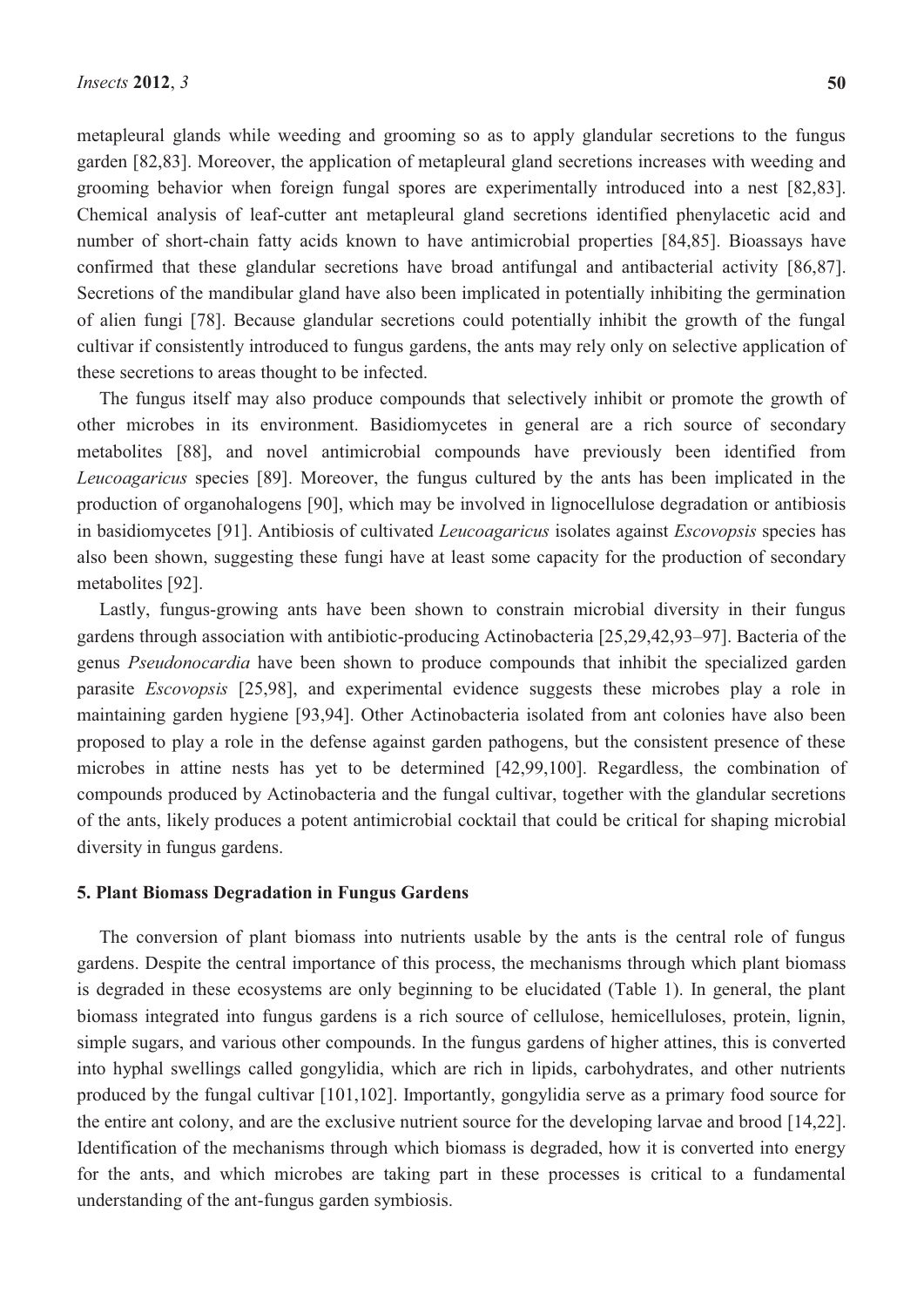Most work has focused on the lignocellulolytic capacity of *L. gongylophorus*, the species of fungus cultured by leaf-cutter ants. Numerous growth- and enzyme-based assays have indicated that pure cultures of this organism can degrade and grow rapidly on both starch and xylan [64–66]. Furthermore, while pectin is degraded rapidly by this organism, this polymer supports only intermediate growth [64,66]. Numerous pectinases and one xylanase have been identified in *L. gongylophorus* [68,71], providing evidence that it possesses coding potential typical of other saprotrophic basidiomycetes.

Analysis of whole fungus garden extract has indicated that a wide variety of plant polymers are degraded in fungus gardens, including xylan, pectin, starch, laminarin, cellulose, lichenan, and chitin [61,62,69,70,72]. One study sought to compare enzymatic profiles of fungus gardens across the phylogeny of the attines [70]. This analysis found that the fungus gardens of leaf-cutter ants had higher amylase activity than fungus gardens of the lower attines [70]. Moreover, the overall proteinase activity was significantly higher in all higher attine fungus gardens compared to the fungus gardens of lower attines [70]. Another study found that the pH optima of proteinases in leaf-cutter ant fungus gardens was lower than those in lower attine fungus gardens, and that the buffering capacity in leafcutter ant fungus gardens was also higher [75]. Together these results suggest that multiple evolutionary transitions throughout the history of the ant-fungus garden association have led to a specialized form of biomass degradation in leaf-cutter ant fungus gardens [70,75].

The most controversial aspect of plant biomass degradation in fungus gardens is the deconstruction of cellulose. Early work found support for the hypothesis that cellulose was the primary polymer supporting fungal growth in these environments, and it was estimated that up to 45% of the cellulose in foliar biomass was degraded in fungus gardens [103]. More recently, however, studies have challenged this hypothesis, reporting that *L. gongylophorus* cannot grow in pure culture with cellulose as the sole carbon source [57,59,60], suggesting that the secreted proteins of this fungus have only limited cellulolytic activity [64,66]. Measurements of cellulose degradation in fungus gardens have also varied, with sugar composition analyses indicating that  $\sim$ 30% of the cellulose in foliar biomass is degraded in fungus gardens [44], while a polysaccharide microarray approach documented only limited degradation of this polymer [73]. One microscopy-based study examined plant biomass in fungus gardens throughout different stages of decomposition and found strong support for the degradation of parenchyma, endodermis, and vascular bundle cells, indicating that all plant polymers in the plant cell wall, with the exception of lignin, were degraded extensively [74].

High variability in the lignocellulolytic activity in fungus gardens may explain some of these conflicting results. Measurements of the enzymatic activity of whole fungus garden protein extracts typically vary over a wide range, even when fungus gardens of the same species of ant are compared [62,70]. One study even documented a rapid shift in enzymatic activity in this environment when laboratory ant colonies were switched from a diet of foliar biomass to one of starch-rich rice [72]. It is thus possible that large quantities of cellulose are degraded in fungus gardens, but that this amount varies depending on the foliar biomass provided by the ants. Indeed, because such a variety of plants are harvested by leaf-cutter ants [104–106], it may be crucial that *L. gongylophorus* is capable of both degrading a variety of plant polymers and changing its lignocellulolytic activity to match the plant substrate available. The selection of plant polymers degraded by *L. gongylophorus* may also depend on the nutritional status of the host colony, as more recalcitrant polymers present a vast food supply but require the input of additional resources for effective degradation.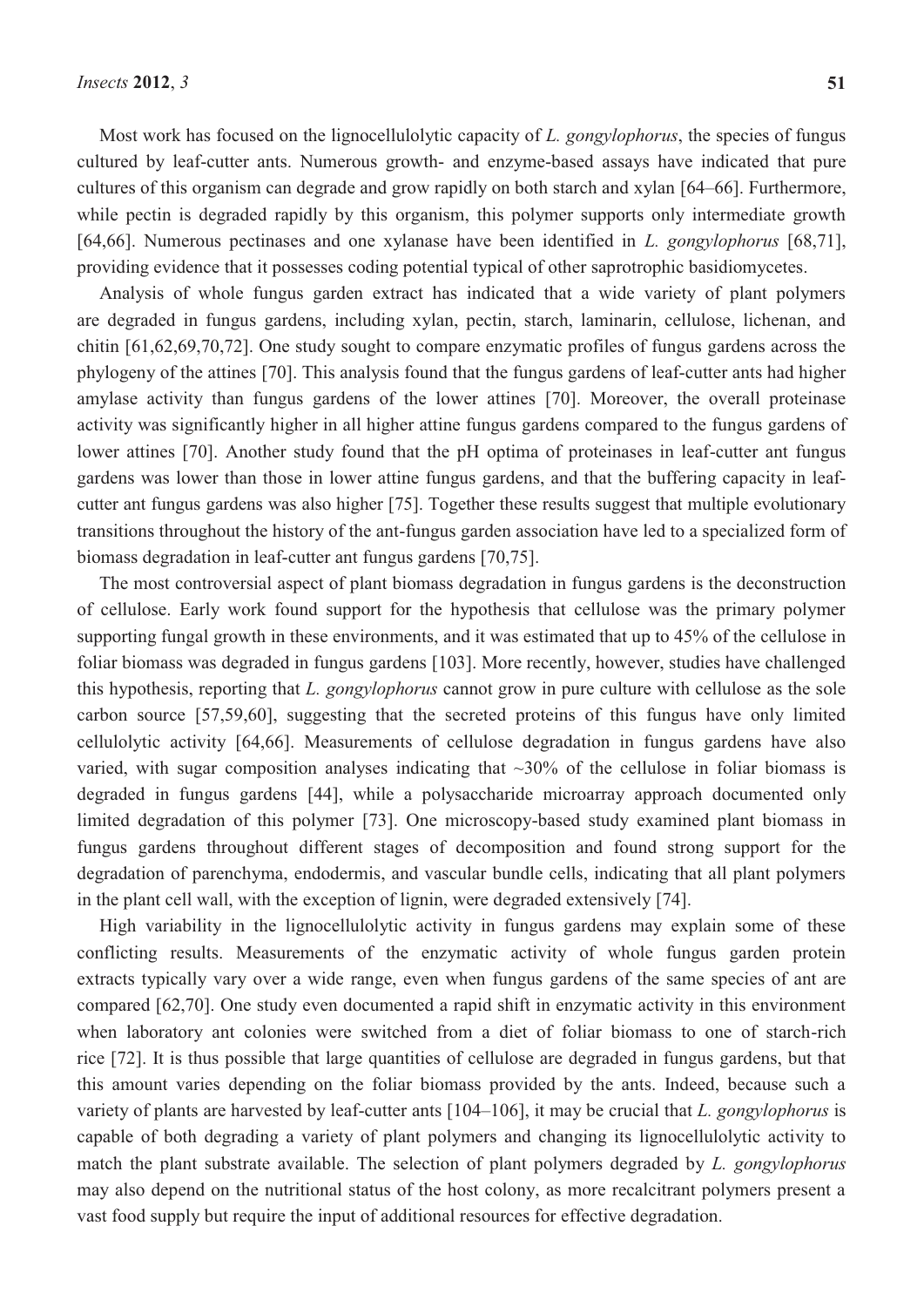A potential explanation to the limited lignocellulolytic capacity of *L. gongylophorus* pure cultures is that the host ants enhance the biodegradative capacity of this organism *in situ*. Attines are known to concentrate lignocellulolytic enzymes in fecal droplets that they deposit on freshly integrated plant biomass in fungus gardens, presumably to assist in the first stages of biomass degradation, or, as mentioned above, to inhibit potential garden pests [77,107–109]. Recent work has confirmed these enzymes originate from the fungal gongylidia consumed by the ants, and that a variety of pectinases, carboxymethylcellulases, amylases, and even laccases are present in this cocktail [63,71]. The relative importance of this pre-treatment step to overall biomass degradation in fungus gardens is not known, nor is the full extent of the enzymes that may be present in fecal droplets.

It is also possible that microbes other than the fungal cultivar are essential for plant biomass degradation, either by deconstructing plant polymers directly or by enhancing the lignocellulolytic activity of the fungal cultivar. There is precedent for bacterial-fungal interactions promoting fungal lignocellulose degradation in other systems, but the mechanisms for these phenomena remain unclear [110]. Lignocellulolytic bacteria have also been cultured directly from fungus gardens [58], indicating that these microbes could participate directly in biomass processing. Recent metagenomic analyses have confirmed that bacteria in fungus gardens possess a variety of glycoside hydrolase genes that could potentially deconstruct plant polysaccharides directly [44,45], and proteomic work has confirmed that at least some of these genes are expressed in fungus gardens [45]. A number of studies have investigated microfungi and yeasts in fungus gardens (Table 1), but the lignocellulolytic capacities of these organisms have yet to be investigated.

Regardless if specific microbe-microbe or ant-microbe interactions are significantly influencing biomass degradation, it is clear that the physiology of fungus garden microbes in pure culture do not fully reflect their *in situ* physiology. The diverse lignocellulolytic activities repeatedly measured from both *L. gongylophorus* and directly from fungus gardens indicate that a wide variety of plant polymers, including cellulose, are likely degraded in this ecosystem [44,57,61,62,68–70,72,74]. However, the amount of degradation may vary greatly depending on the foliar biomass harvested by the ants and other community-level processes that have yet to be elucidated [62,70,72]. Confirming the extent to which the fungal cultivar, resident bacteria, and other microbes in fungus gardens contribute to lignocellulose degradation, and more thoroughly characterizing the *in situ* physiology of this ecosystem, remains an important future direction in this field.

### **6. Reciprocal Adaptation of the Ant Genome**

The application of sequenced-based approaches to investigate the fungus-growing ant system has advanced to include the ants themselves. The recently sequenced genomes of the leaf-cutter ants *Atta cephalotes* and *Acromyrmex echinatior* have provided a wealth of information for studying the symbiosis between these ants and their fungus gardens [17,18]. The obligate dependence of these ants on their cultivated fungi has been thought to lead to reductions at the genomic level, as has previously been observed in other model nutritional symbiosis such as between the pea aphid and its nutrient-producing bacterial endosymbionts [111]. In the pea aphid system, the host genome was found to lack genes for the biosynthesis of specific amino acids known to be produced by its endosymbiont *Buchnera* [111,112]. Similarly, both genomes of the leaf-cutter ants were found to lack genes required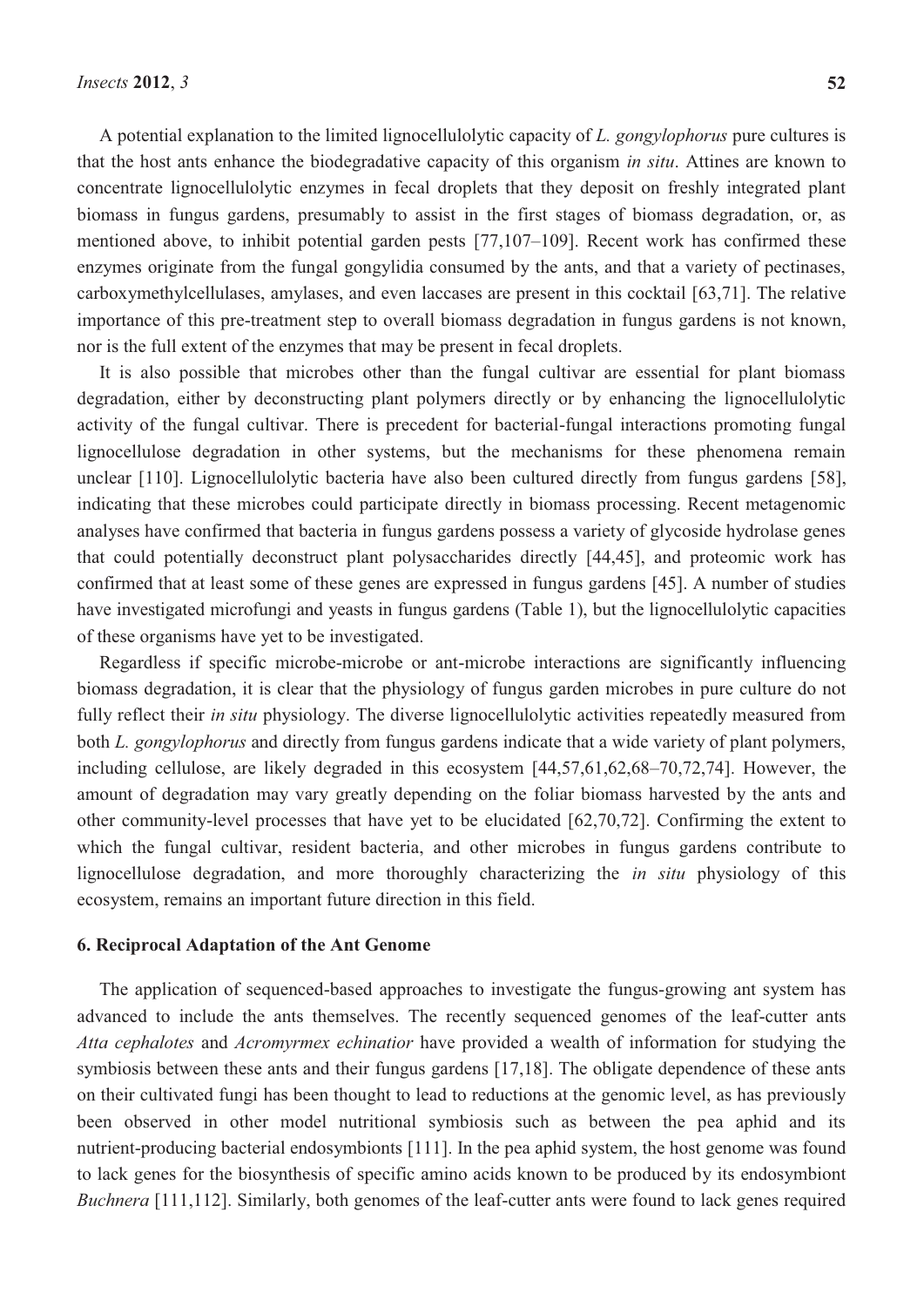for arginine biosynthesis, in contrast to other ant genomes that contain the entire pathway [17,18]. One hypothesis is that the fungus may provide arginine to the ants, thereby limiting the need for this particular pathway. Previous work documenting the compounds in an *Atta colombica* cultivar has shown the presence of free arginine, providing some support for this hypothesis [101]. The *A. cephalotes* genome was also found to be missing a hexamerin gene thought to be involved in amino acid sequestration during larval development [18], potentially indicating that these ants have a reduced need to store amino acids since larvae may get these nutrients from the fungal cultivar.

Serine proteases, which are potentially important in the degradation of proteins in the diet, were also found to be reduced in the *A. cephalotes* genome compared to other insects [18]. As with the loss of arginine biosynthesis and hexamerins, this may reflect a decreased capacity of leaf-cutter ants to acquire nutrients from their environment coincident with their dependence on *L. gongylophorus* for food. Another possible hypothesis is that this reduction in proteases is related to the ants' ability to concentrate fungal enzymes in their fecal droplets. Because extensive degradation of proteins in the diet would preclude the concentration and application of fungal enzymes to the fungus gardens, it is possible that the lack of these genes is a result of millions of years of this peculiar behavior.

Overall these data are consistent with the hypothesis that fungus-growing ants have lost some capacity to acquire nutrients over the course of their 50 million year co-evolutionary history with their obligate fungal mutualist. It is interesting to note that co-evolved symbioses, characterized by the evolutionary innovation provided by both partners, appear to be accompanied by physiological restrictions in the hosts. Perhaps most striking is the possibility that a behavioral innovation of the ants—the concentration of lignocellulolytic and potentially antimicrobial fungal enzymes in fecal droplets—may have also resulted in profound genomic changes. These results, together with what is known for other symbioses such as the pea aphid-*Buchnera* system, suggest a common theme in nutritional symbioses: prolonged reliance by the host on a single symbiont for nutrition resulting in extensive and elaborate evolutionary transitions towards obligate association.

## **7. Conclusions and Future Outlook**

Attine ants have long been a model system for the study of symbiosis, co-evolution, and evolutionary innovation. The intriguing symbiosis between these ants and their fungus-bacteria consortia is remarkable both because of its stability (~50 million years) and the drastic effects it has had on both partners (production of hyphal swellings and shifts in enzymatic profiles by the fungal cultivar, and genomic and behavioral changes in the host ants). Here we have reviewed how advances in genome sequencing and culture-independent investigations of microbial communities, together with more traditional approaches, have transformed our understanding of co-evolution and evolutionary innovation in the fungus-growing ants. Future work answering key questions of plant biomass degradation and nutrient conversion in fungus gardens, reciprocal ant-fungus co-evolution, and fungus garden microbial diversity will allow for a more fundamental understanding of this remarkable system. For example, advances in proteomics and *in situ* analyses of microbial communities will shed light on the degradation of cellulose in fungus gardens, and the role different microbial groups play in biomass processing. Moreover, by leveraging the large amount of sequence information now available for the organisms in this symbiosis, it will soon be possible to understand the degree of metabolic integration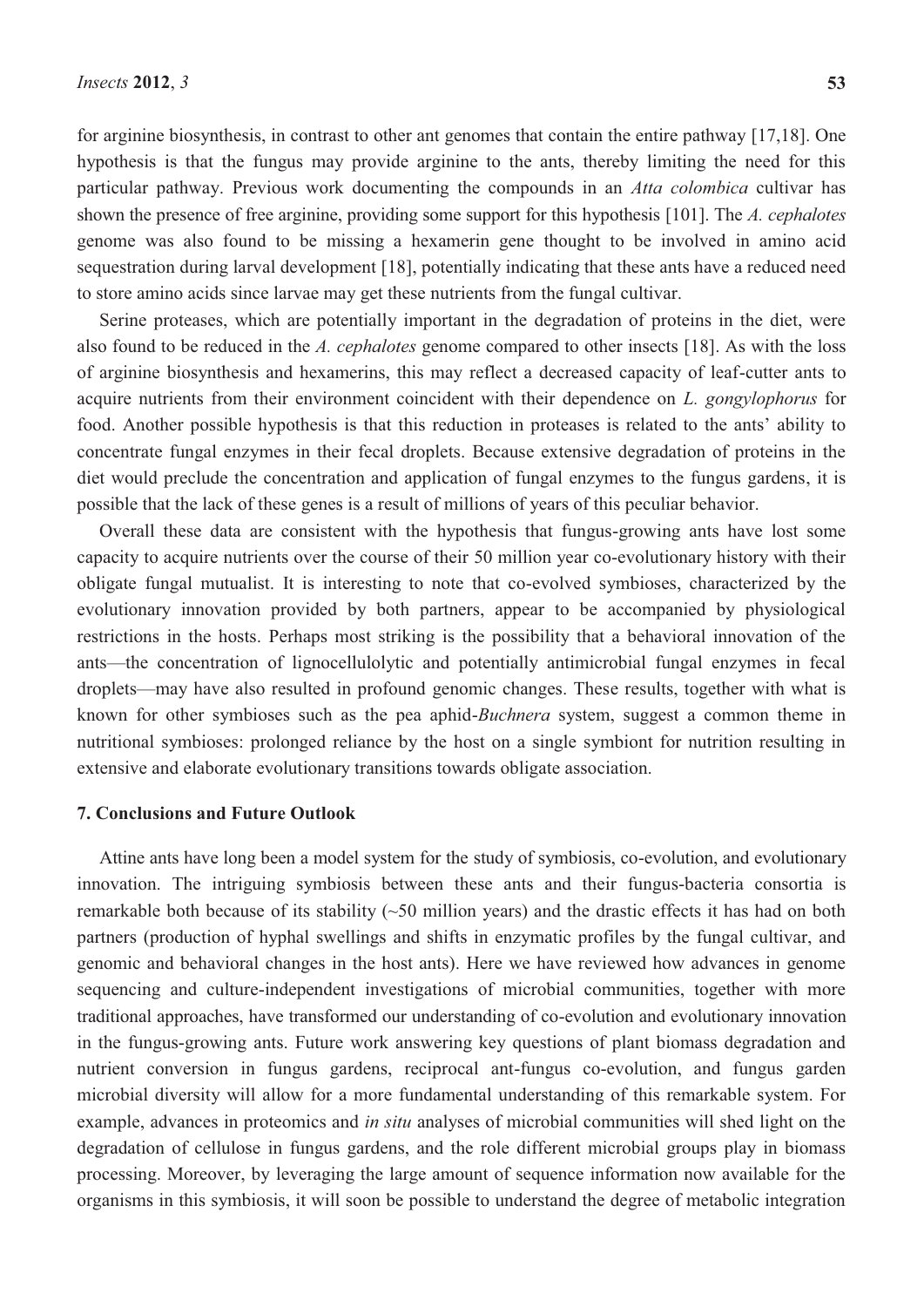between the ants and their fungus, and the extent to which the behavior of the host has been altered by genetic and physiological constraints of the symbiosis. Given the prevalence of symbiotic microbial communities in nature, gaining a fundamental understanding of the ant-fungus garden system will likely have far-reaching implications for understanding broader trends in the ecology and evolution of metazoans.

## **Acknowledgements**

We thank members of the Currie lab for their feedback on earlier versions of this manuscript. This work was funded by the DOE Great Lakes Bioenergy Research Center (DOE BER Office of Science DE-FC02-07ER64494) and by the National Science Foundation grant DEB-0747002 to C.R.C.

## **References**

- 1. Moran, N.A. Symbiosis. *Curr. Biol.* **2006**, *16*, R866–R871.
- 2. Zilber-Rosenberg, I.; Rosenberg, E. Role of microorganisms in the evolution of animals and plants: The hologenome theory of evolution. *FEMS Microbiol. Rev.* **2008**, *32*, 723–735.
- 3. Douglas, A.E. *The Symbiotic Habit*; Princeton University Press: Princeton, NJ, USA, 2010.
- 4. Ley, R.E.; Hamady, M.; Lozupone, C.; Turnbaugh, P.J.; Ramey, R.R.; Bircher, J.S.; Schlegel, M.L.; Tucker, T.A.; Schrenzel, M.D.; Knight*,* R., *et al.* Evolution of mammals and their gut microbes. *Science* **2008**, *320*, 1647–1651.
- 5. Ley, R.E.; Peterson, D.A.; Gordon, J.I. Ecological and evolutionary forces shaping microbial diversity in the human intestine. *Cell* **2006**, *124*, 837–848.
- 6. Woyke, T.; Teeling, H.; Ivanova, N.N.; Huntemann, M.; Richter, M.; Gloeckner, F.O.; Boffelli, D.; Anderson, I.J.; Barry, K.W.; Shapiro, H.J., *et al.* Symbiosis insights through metagenomic analysis of a microbial consortium. *Nature* **2006**, *443*, 950–955.
- 7. Warnecke, F.; Luginbuhl, P.; Ivanova, N.; Ghassemian, M.; Richardson, T.H.; Stege, J.T.; Cayouette, M.; McHardy, A.C.; Djordjevic, G.; Aboushadi, N., *et al.* Metagenomic and functional analysis of hindgut microbiota of a wood-feeding higher termite. *Nature* **2007**, *450*, 560–565.
- 8. ope, P.B.; Denman, S.E.; Jones, M.; Tringe, S.G.; Barry, K.; Malfatti, S.A.; McHardy, A.C.; Cheng, J.F.; Hugenholtz, P.; McSweeney, C.S., *et al.* Adaptation to herbivory by the Tammar wallaby includes bacterial and glycoside hydrolase profiles different from other herbivores. *Proc. Natl. Acad. Sci. USA* **2010**, *107*, 14793–14798.
- 9. Distel, D.L.; Roberts, S.J. Bacterial endosymbionts in the gills of the deep-sea wood-boring bivalves Xylophaga atlantica and Xylophaga washingtona. *Biol. Bull.* **1997**, *192*, 253–261.
- 10. Yang, J.C.; Madupu, R.; Durkin, A.S.; Ekborg, N.A.; Pedamallu, C.S.; Hostetler, J.B.; Radune, D.; Toms, B.S.; Henrissat, B.; Coutinho, P.M., *et al.* The complete genome of *Teredinibacter turnerae* T7901: An intracellular endosymbiont of marine wood-boring bivalves (shipworms). *PLoS One* **2009**, *4*, e6085.
- 11. Schultz, T.R.; Brady, S.G. Major evolutionary transitions in ant agriculture. *Proc. Natl. Acad. Sci. USA* **2008**, *105*, 5435–5440.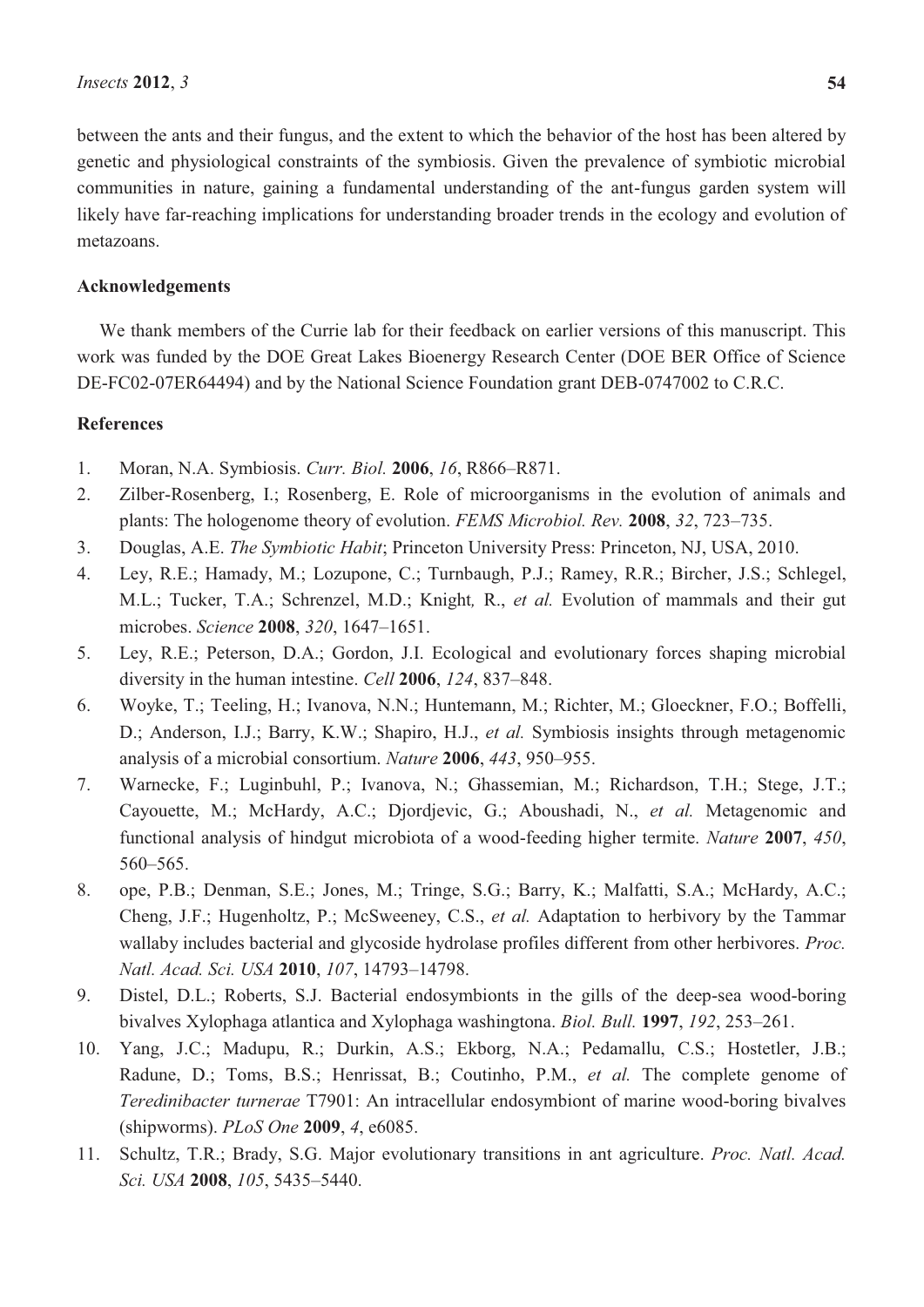- 12. Mayhe-Nunes, A.J.; Jaffe, K. On the biogeography of Attini (Hymenoptera: Formicidae). *Ecotropicos* **1998**, *11*, 45–54.
- 13. Hölldobler, B.; Wilson, E.O. *The Ants*; Harvard University Press: Cambridge, MA, USA, 1990.
- 14. Hölldobler, B.; Wilson, E.O. *The Superorganism: The Beauty, Elegance, and Strangeness of Insect Societies*; W.W. Norton & Company: New York, NY, USA, 2008.
- 15. Costa, A.N.; Vasconcelos, H.L.; Vieira-Neto, E.H.M.; Bruna, E.M. Do herbivores exert top-down effects in Neotropical savannas? Estimates of biomass consumption by leaf-cutter ants. *J. Veg. Sci.* **2009**, *19*, 849–854.
- 16. Hölldobler, B.; Wilson, E.O. *The Leafcutter Ants: Civilization by Instinct*; W.W. Norton and Company, Inc.: New York, NY, USA, 2010.
- 17. Nygaard, S.; Zhang, G.; Schiott, M.; Li, C.; Wurm, Y.; Hu, H.; Zhou, J.; Ji, L.; Qiu, F.; Rasmussen, M., *et al.* The genome of the leaf-cutting ant *Acromyrmex echinatior* suggests key adaptations to advanced social life and fungus farming. *Genome Res.* **2011**, *21*, 1339–1348.
- 18. Suen, G.; Teiling, C.; Li, L.; Holt, C.; Abouheif, E.; Bornberg-Bauer, E.; Bouffard, P.; Caldera, E.J.; Cash, E.; Cavanaugh, A., *et al.* The genome sequence of the leaf-cutter ant *Atta cephalotes* reveals insights into its obligate symbiotic lifestyle. *PLoS Genet.* **2011**, *7*, e1002007.
- 19. Chapela, I.H.; Rehner, S.A.; Schultz, T.R.; Mueller, U.G. Evolutionary history of the symbiosis between fungus-growing ants and their fungi. *Science* **1994**, *266*, 1691–1694.
- 20. Villesen, P.; Mueller, U.G.; Schultz, T.R.; Adams, R.M.; Bouck, A.C. Evolution of ant-cultivar specialization and cultivar switching in Apterostigma fungus-growing ants. *Evolution* **2004**, *58*, 2252–2265.
- 21. Weber, N.A. The fungus-culturing behavior of ants. *Am. Zool.* **1972**, *12*, 577–587.
- 22. Weber, N.A. Fungus-growing ants. *Science* **1966**, *153*, 587–604.
- 23. Mueller, U.G.; Scott, J.J.; Ishak, H.D.; Cooper, M.; Rodrigues, A. Monoculture of leafcutter ant gardens. *PLoS One* **2010**, *5*, doi:10.1371/journal.pone.0012668.
- 24. Mikheyev, A.S.; Mueller, U.G.; Abbot, P. Comparative dating of attine ant and lepiotaceous cultivar phylogenies reveals coevolutionary synchrony and discord. *Am. Nat.* **2010**, *175*, E126-E133.
- 25. Currie, C.R.; Scott, J.A.; Summerbell, R.C.; Malloch, D. Fungus-growing ants use antibiotic-producing bacteria to control garden parasites. *Nature* **1999**, *398*, 701–704.
- 26. Currie, C.R.; Mueller, U.G.; Malloch, D. The agricultural pathology of ant fungus gardens. *Proc. Natl. Acad. Sci. USA* **1999**, *96*, 7998–8002.
- 27. Currie, C.R. Prevalence and impact of a virulent parasite on a tripartite mutualism. *Oecologia* **2001**, *128*, 99–106.
- 28. Caldera, E.J.; Poulsen, M.; Suen, G.; Currie, C.R. Insect symbioses: A case study of past, present, and future fungus-growing ant research. *Environ. Entomol.* **2009**, *38*, 78–92.
- 29. Currie, C.R. A community of ants, fungi, and bacteria: A multilateral approach to studying symbiosis. *Annu. Rev. Microbiol.* **2001**, *55*, 357–380.
- 30. Carreiro, S.C.; Pagnocca, F.C.; Bacci, M., Jr.; Bueno, O.C.; Hebling, M.J.; Middelhoven, W.J. Occurrence of killer yeasts in leaf-cutting ant nests. *Folia Microbiol (Praha)* **2002**, *47*, 259–262.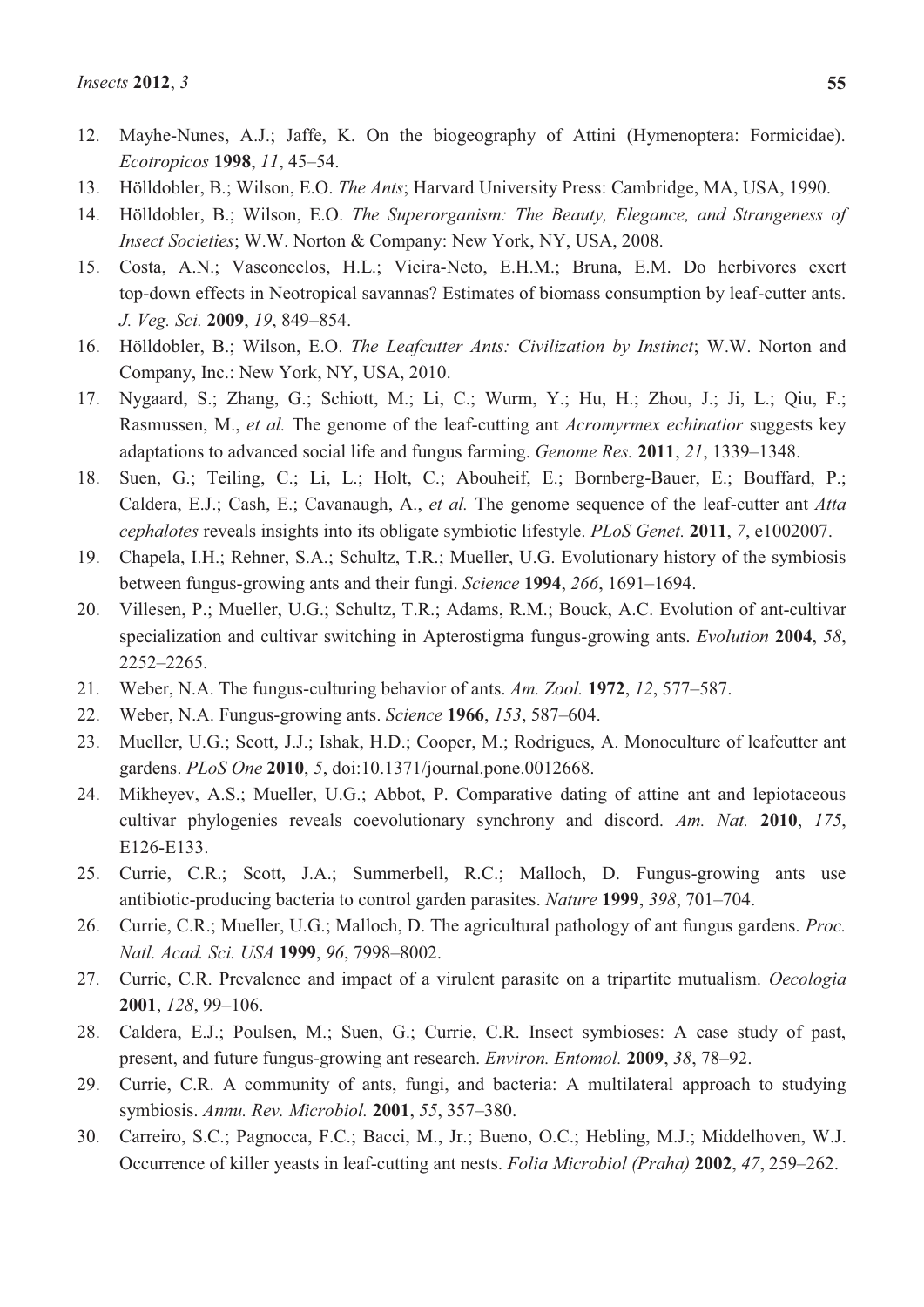- 31. Rodrigues, A.; Pagnocca, F.C.; Bacci, M.J.; Hebling, M.J.; Bueno, O.C.; Pfenning, L.H. Variability of non-mutualistic filamentous fungi associated with *Atta sexdens rubropilosa* nests. *Folia Microbiol (Praha)* **2005**, *50*, 421–425.
- 32. Rodrigues, A.; Mueller, U.G.; Ishak, H.D.; Bacci, M., Jr.; Pagnocca, F.C. Ecology of microfungal communities in gardens of fungus-growing ants (Hymenoptera: Formicidae): A year-long survey of three species of attine ants in Central Texas. *FEMS Microbiol. Ecol.* **2011**, *78*, 244–255.
- 33. Rodrigues, A.; Cable, R.N.; Mueller, U.G.; Bacci, M., Jr.; Pagnocca, F.C. Antagonistic interactions between garden yeasts and microfungal garden pathogens of leaf-cutting ants. *A. Van Leeuw. J. Microb.* **2009**, *96*, 331–342.
- 34. Rodrigues, A.; Bacci, M., Jr.; Mueller, U.G.; Ortiz, A.; Pagnocca, F.C. Microfungal "weeds" in the leafcutter ant symbiosis. *Microb. Ecol.* **2008**, *56*, 604–614.
- 35. Pagnocca, F.C.; Legaspe, M.F.; Rodrigues, A.; Ruivo, C.C.; Nagamoto, N.S.; Bacci, M., Jr.; Forti, L.C. Yeasts isolated from a fungus-growing ant nest, including the description of Trichosporon chiarellii sp. nov., an anamorphic basidiomycetous yeast. *Int. J. Syst. Evol. Microbiol.* **2010**, *60*, 1454–1459.
- 36. Carreiro, S.C.; Pagnocca, F.C.; Bueno, O.C.; Bacci, M.J.; Hebling, M.J.; da Silva, O.A. Yeasts associated with nests of the leaf-cutting ant *Atta sexdens rubropilosa* Forel, 1908. *A. Van Leeuw. J. Microb.* **1997**, *71*, 243–248.
- 37. Carreiro, S.C.; Pagnocca, F.C.; Bacci, M., Jr.; Lachance, M.A.; Bueno, O.C.; Hebling, M.J.; Ruivo, C.C.; Rosa, C.A. *Sympodiomyces attinorum* sp. nov., a yeast species associated with nests of the leaf-cutting ant *Atta sexdens*. *Int. J. Syst. Evol. Microbiol.* **2004**, *54*, 1891–1894.
- 38. Fisher, P.J.; Stradling, D.J.; Sutton, B.C.; Petrini, L.E. Microfungi in the fungus gardens of the leaf-cutting ant *Atta cephalotes*: A preliminary study. *Mycol. Res.* **1996**, *100*, 541–546.
- 39. Silva, A.; Rodrigues, A.; Bacci, M., Jr.; Pagnocca, F.C.; Bueno, O.C. Susceptibility of the ant-cultivated fungus *Leucoagaricus gongylophorus* (Agaricales: Basidiomycota) towards microfungi. *Mycopathologia* **2006**, *162*, 115–119.
- 40. Mueller, U.; Gerardo, N.; Aanen, D.; Six, D.; Schultz, T. The evolution of agriculture in insects. *Ann. Rev. Ecol. Evol. Syst.* **2005**, *36*, 563–595.
- 41. Santos, A.V.; Dillon, R.J.; Dillon, V.M.; Reynolds, S.E.; Samuels, R.I. Ocurrence of the antibiotic producing bacterium *Burkholderia* sp. in colonies of the leaf-cutting ant *Atta sexdens rubropilosa*. *FEMS Microbiol. Lett.* **2004**, *239*, 319–323.
- 42. Haeder, S.; Wirth, R.; Herz, H.; Spiteller, D. Candicidin-producing *Streptomyces* support leaf-cutting ants to protect their fungus garden against the pathogenic fungus *Escovopsis*. *Proc. Natl. Acad. Sci. USA* **2009**, *106*, 4742–4746.
- 43. Scott, J.J.; Budsberg, K.J.; Suen, G.; Wixon, D.L.; Balser, T.C.; Currie, C.R. Microbial community structure of leaf-cutter ant fungus gardens and refuse dumps. *PLoS One* **2010**, *5*, e9922.
- 44. Suen, G.; Scott, J.J.; Aylward, F.O.; Adams, S.M.; Tringe, S.G.; Pinto-Tomas, A.A.; Foster, C.E.; Pauly, M.; Weimer, P.J.; Barry, K.W., *et al.* An insect herbivore microbiome with high plant biomass-degrading capacity. *PLoS Genet* **2010**, *6*, doi:10.1371/journal.pgen.1001129.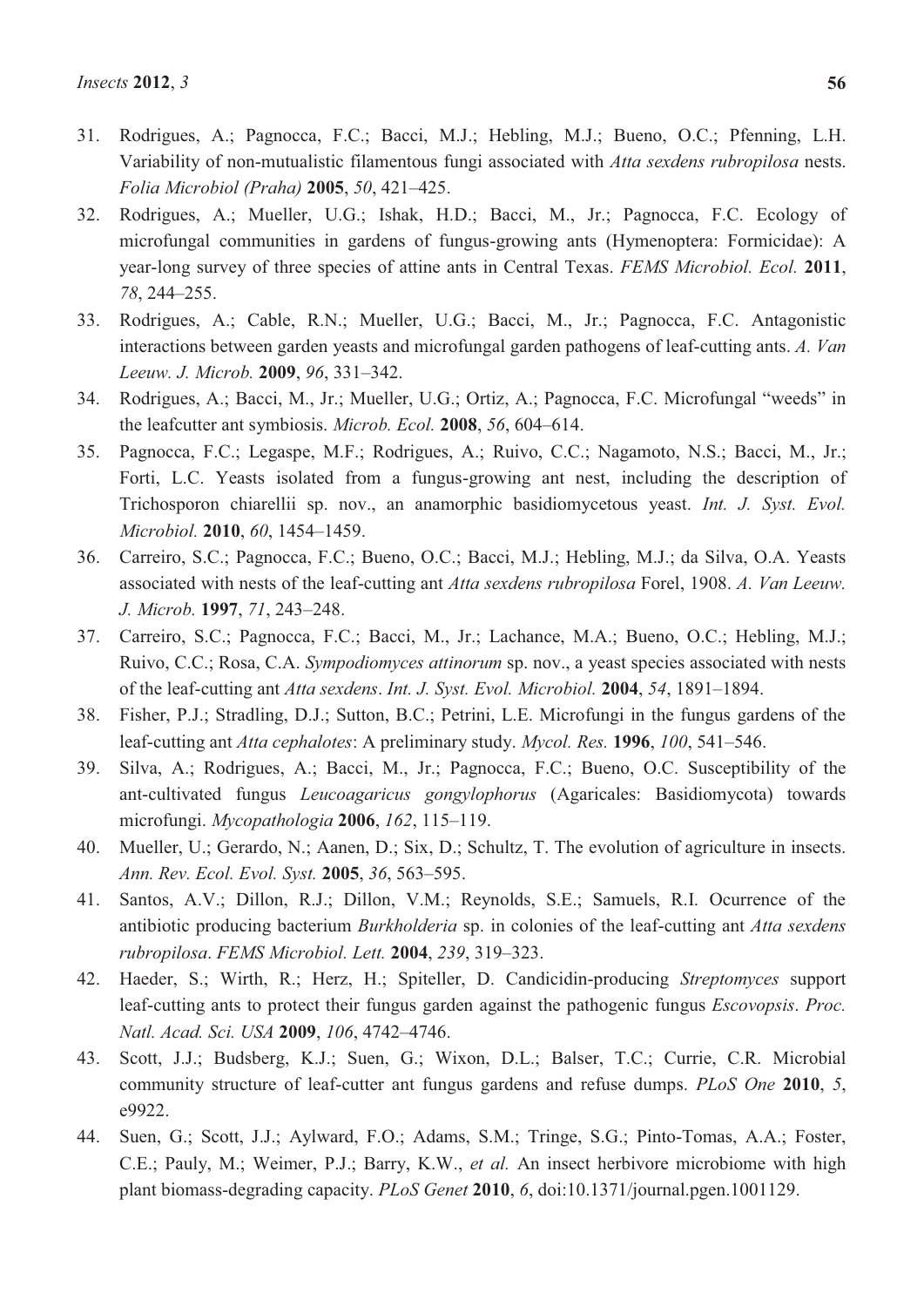- 45. Aylward, F.O.; Burnum, K.E.; Scott, J.J.; Suen, G.; Tringe, S.G.; Adams, S.M.; Barry, K.W.; Nicora, C.D.; Piehowski, P.D.; Purvine, S.O., *et al.* Metagenomic and metaproteomic insights into leaf-cutter ant fungus gardens. *ISME J*. **2011**, submitted.
- 46. Pinto-Tomas, A.A.; Anderson, M.A.; Suen, G.; Stevenson, D.M.; Chu, F.S.; Cleland, W.W.; Weimer, P.J.; Currie, C.R. Symbiotic nitrogen fixation in the fungus gardens of leaf-cutter ants. *Science* **2009**, *326*, 1120–1123.
- 47. Backhed, F.; Ding, H.; Wang, T.; Hooper, L.V.; Koh, G.Y.; Nagy, A.; Semenkovich, C.F.; Gordon, J.I. The gut microbiota as an environmental factor that regulates fat storage. *Proc. Natl. Acad. Sci. USA* **2004**, *101*, 15718–15723.
- 48. Backhed, F.; Ley, R.E.; Sonnenburg, J.L.; Peterson, D.A.; Gordon, J.I. Host-bacterial mutualism in the human intestine. *Science* **2005**, *307*, 1915–1920.
- 49. Gill, S.R.; Pop, M.; Deboy, R.T.; Eckburg, P.B.; Turnbaugh, P.J.; Samuel, B.S.; Gordon, J.I.; Relman, D.A.; Fraser-Liggett, C.M.; Nelson, K.E. Metagenomic analysis of the human distal gut microbiome. *Science* **2006**, *312*, 1355–1359.
- 50. Brookman, J.L.; Mennim, G.; Trinci, A.P.; Theodorou, M.K.; Tuckwell, D.S. Identification and characterization of anaerobic gut fungi using molecular methodologies based on ribosomal ITS1 and 185 rRNA. *Microbiology* **2000**, *146*, 393–403.
- 51. Liggenstoffer, A.S.; Youssef, N.H.; Couger, M.B.; Elshahed, M.S. Phylogenetic diversity and community structure of anaerobic gut fungi (phylum Neocallimastigomycota) in ruminant and non-ruminant herbivores. *ISME J.* **2010**, *4*, 1225–1235.
- 52. Teunissen, M.J.; Op den Camp, H.J. Anaerobic fungi and their cellulolytic and xylanolytic enzymes. *Antonie Van Leeuwenhoek* **1993**, *63*, 63–76.
- 53. Ley, R.E.; Backhed, F.; Turnbaugh, P.; Lozupone, C.A.; Knight, R.D.; Gordon, J.I. Obesity alters gut microbial ecology. *Proc. Natl. Acad. Sci. USA* **2005**, *102*, 11070–11075.
- 54. Hess, M.; Sczyrba, A.; Egan, R.; Kim, T.W.; Chokhawala, H.; Schroth, G.; Luo, S.; Clark, D.S.; Chen, F.; Zhang, T., *et al.* Metagenomic discovery of biomass-degrading genes and genomes from cow rumen. *Science* **2011**, *331*, 463–467.
- 55. Eckburg, P.B.; Bik, E.M.; Bernstein, C.N.; Purdom, E.; Dethlefsen, L.; Sargent, M.; Gill, S.R.; Nelson, K.E.; Relman, D.A. Diversity of the human intestinal microbial flora. *Science* **2005**, *308*, 1635–1638.
- 56. Brulc, J.M.; Antonopoulos, D.A.; Miller, M.E.; Wilson, M.K.; Yannarell, A.C.; Dinsdale, E.A.; Edwards, R.E.; Frank, E.D.; Emerson, J.B.; Wacklin, P., *et al.* Gene-centric metagenomics of the fiber-adherent bovine rumen microbiome reveals forage specific glycoside hydrolases. *Proc. Natl. Acad. Sci. USA* **2009**, *106*, 1948–1953.
- 57. Bacci, M.; Anversa, M.M.; Pagnocca, F.C. Cellulose degradation by *Leucocoprinus gongylophorus*, the fungus cultured by the leaf-cutting ant *Atta sexdens rubropilosa*. *A. Van Leeuw. J. Microb.* **1995**, *67*, 385–386.
- 58. Bacci, M.; Ribeiro, S.B.; Casarotto, M.E.F.; Pagnocca, F.C. Biopolymer-degrading bacteria from nests of the leaf-cutting ant *Atta sexdens Rubropilosa*. *Braz. J. Med. Biol. Res.* **1995**, *28*, 79–82.
- 59. Abril, A.B.; Bucher, E.H. Evidence that the fungus cultured by leaf-cutting ants does not metabolize cellulose. *Ecol. Lett.* **2002**, *5*, 325–328.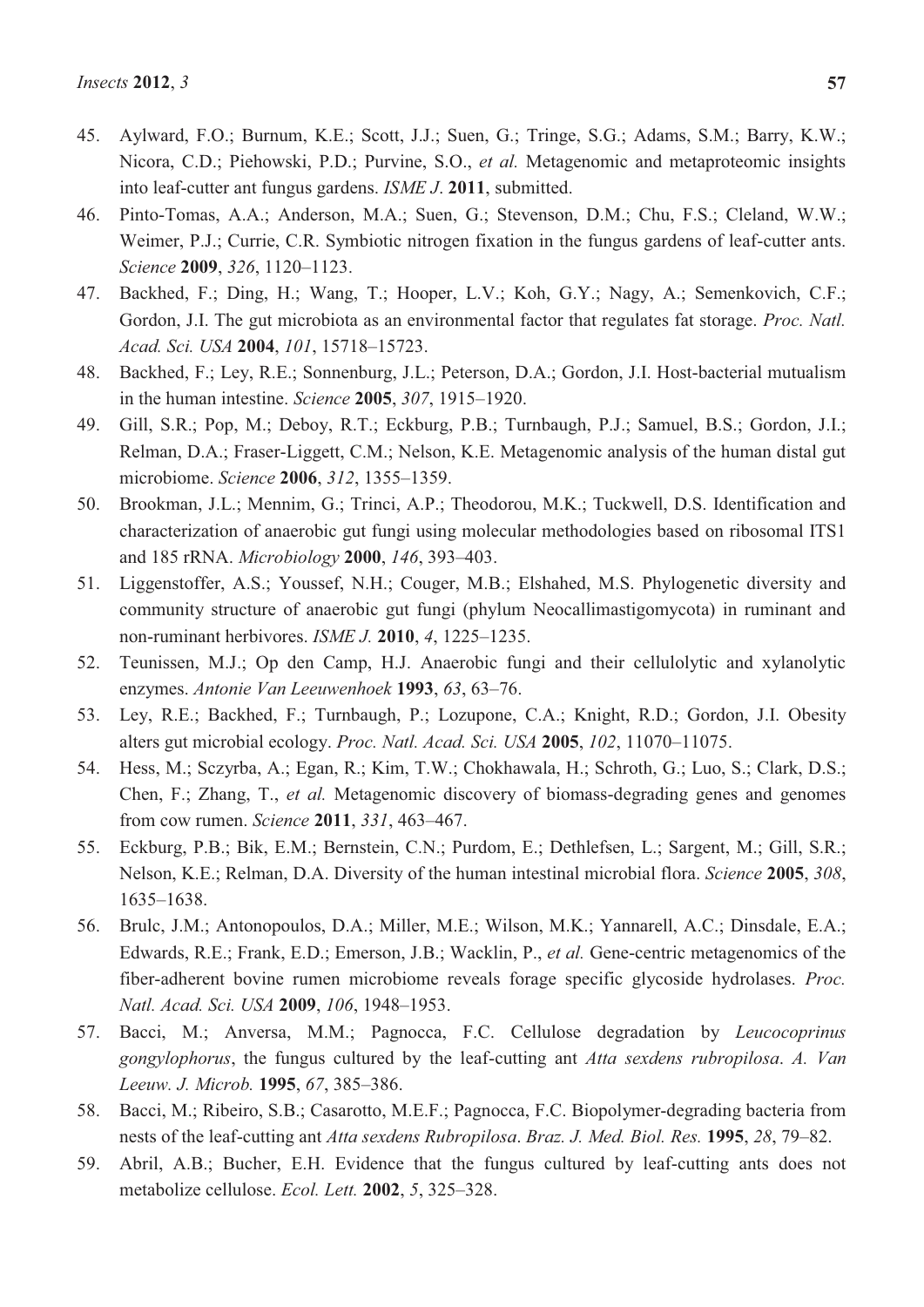- 60. Abril, A.B.; Bucher, E.H. Nutritional sources of the fungus cultured by leaf-cutting ants. *App. Soil Ecol.* **2004**, *26*, 243–247.
- 61. D'Ettorre, P.; Mora, P.; Dibangou, V.; Rouland, C.; Errard, C. The role of the symbiotic fungus in the digestive metabolism of two species of fungus-growing ants. *J. Comp. Physiol. B* **2002**, *172*, 169–176.
- 62. Richard, F.J.; Mora, P.; Errard, C.; Rouland, C. Digestive capacities of leaf-cutting ants and the contribution of their fungal cultivar to the degradation of plant material. *J. Comp. Physiol. B* **2005**, *175*, 297–303.
- 63. Ronhede, S.; Boomsma, J.J.; Rosendahl, S. Fungal enzymes transferred by leaf-cutting ants in their fungus gardens. *Mycol. Res.* **2004**, *108*, 101–106.
- 64. Silva, A.; Bacci, M., Jr.; Pagnocca, F.C.; Bueno, O.C.; Hebling, M.J. Production of polysaccharidases in different carbon sources by *Leucoagaricus gongylophorus* Moller (Singer), the symbiotic fungus of the leaf-cutting ant *Atta sexdens* Linnaeus. *Curr. Microbiol.* **2006**, *53*, 68–71.
- 65. Silva, A.; Bacci, M., Jr.; Pagnocca, F.C.; Bueno, O.C.; Hebling, M.J. Starch metabolism in *Leucoagaricus gongylophorus*, the symbiotic fungus of leaf-cutting ants. *Microbiol. Res.* **2006**, *161*, 299–303.
- 66. Gomes De Siqueira, C.; Bacci, M., Jr.; Pagnocca, F.C.; Bueno, O.C.; Hebling, M.J.A. Metabolism of plant polysaccharides by *Leucoagaricus gongylophorus*, the symbiotic fungus of the leaf-cutting ant *Atta sexdens*. *Appl. Environ. Microbiol.* **1998**, *64*, 4820–4822.
- 67. Sousa-Souto, L.; Guerra, M.B.B.; Schoereder, J.H.; Ernesto, C.; Schaefer, G.R.; d. Silva, W.L.. Determination of the conversion factor in colonies of *Atta sexdens rubropilosa* (*Hymenoptera: Formicidae*) and its relationship with the quality of harvested leaf substrate. *Revista Arvore* **2007**, *31*, 163–166.
- 68. Schiott, M.; de Fine Licht, H.H.; Lange, L.; Boomsma, J.J. Towards a molecular understanding of symbiont function: Identification of a fungal gene for the degradation of xylan in the fungus gardens of leaf-cutting ants. *BMC Microbiol.* **2008**, *8*, doi:10.1186/1471-2180-8-40.
- 69. Erthal, M., Jr.; Silva, C.P.; Cooper, R.M.; Samuels, R.I. Hydrolytic enzymes of leaf-cutting ant fungi. *Comp. Biochem. Physiol. B* **2009**, *152*, 54–59.
- 70. De Fine Licht, H.H.; Schiott, M.; Mueller, U.G.; Boomsma, J.J. Evolutionary transitions in enzyme activity of ant fungus gardens. *Evolution* **2010**, *64*, 2055–2069.
- 71. Schiott, M.; Rogowska-Wrzesinska, A.; Roepstorff, P.; Boomsma, J.J. Leaf-cutting ant fungi produce cell wall degrading pectinase complexes reminiscent of phytopathogenic fungi. *BMC Biol.* **2010**, *8*, 156.
- 72. Kooij, P.W.; Schiott, M.; Boomsma, J.J.; de Fine Licht, H.H. Rapid shifts in *Atta cephalotes* fungus-garden enzyme activity after a change in fungal substrate (Attini, Formicidae). *Insectes Soc.* **2011**, *58*, 145–151.
- 73. Moller, I.E.; de Fine Licht, H.H.; Harholt, J.; Willats, W.G.; Boomsma, J.J. The dynamics of plant cell-wall polysaccharide decomposition in leaf-cutting ant fungus gardens. *PLoS One* **2011**, *6*, doi:10.1371/journal.pone.0017506.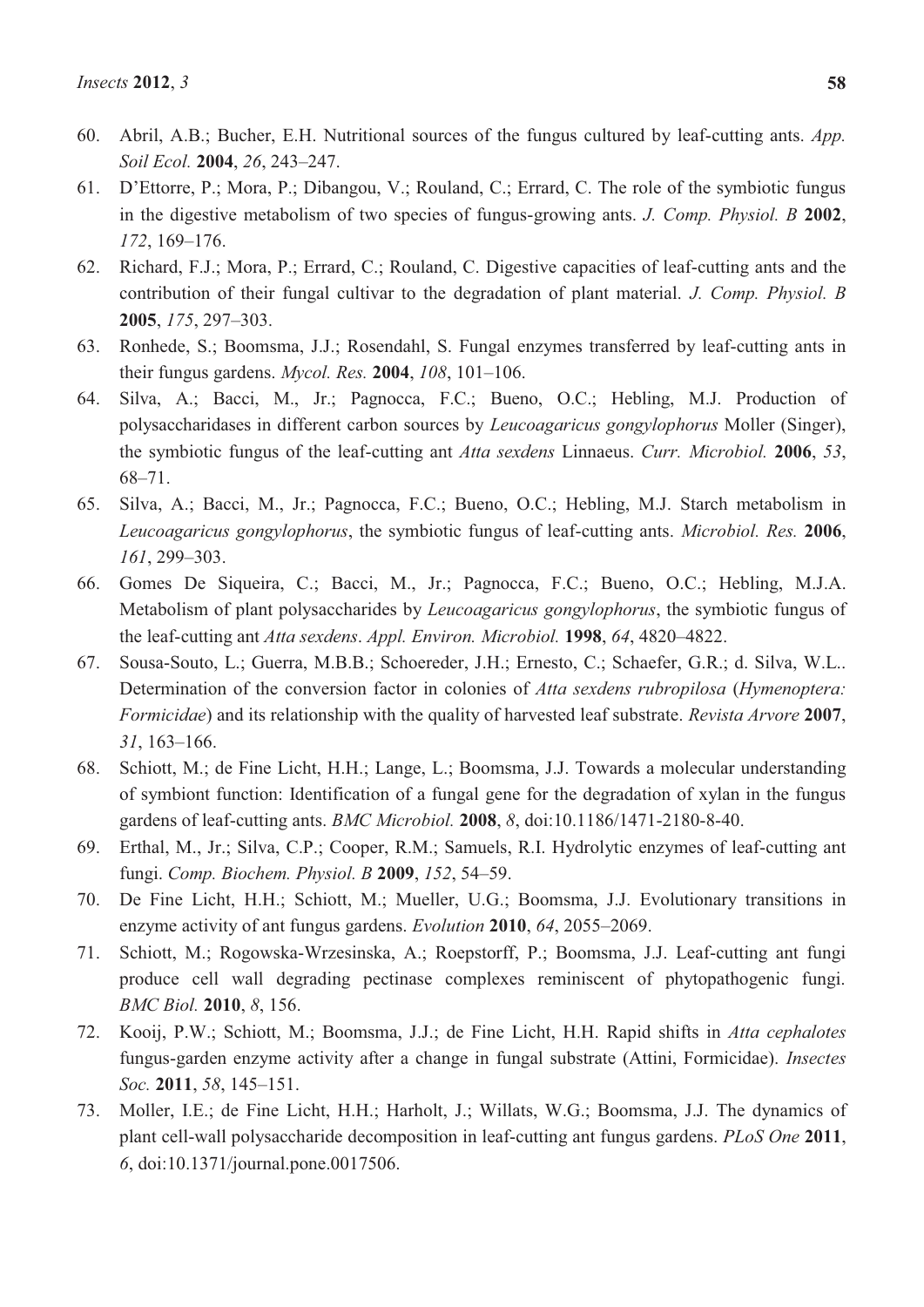- 74. Nagamoto, N.S.; Garcia, M.G.; Forti, L.C.; Verza, S.S.; Noronha, N.C.; Rodella, R.A. Microscopic evidence supports the hypothesis of high cellulose degradation capacity by the symbiotic fungus of leaf-cutting ants. *Journal of Biological Research-Thessaloniki* **2011**, *16*, 308–312.
- 75. Semenova, T.A.; Hughes, D.P.; Boomsma, J.J.; Schiott, M. Evolutionary patterns of proteinase activity in attine ant fungus gardens. *BMC Microbiol* **2011**, *11*, 15.
- 76. Currie, C.R.; Stuart, A.E. Weeding and grooming of pathogens in agriculture by ants. *Proc. R. Soc. London Ser. B Biol. Sci.* **2001**, *268*, 1033–1039.
- 77. Martin, M.M.; Gieselmann, M.J.; Martin, J.S. Rectal enzymes of attine ants. α-Amylase and chitinase. *J. Insect Physiol.* **1970**, *19*, 1409–1416.
- 78. Rodrigues, A.; Carletti, C.D.; BuenoI, O.C.; PagnoccaI, F.C. Leaf-cutting ant faecal fluid and mandibular gland secretion: Effects on microfungi spore germination. *Braz. J. Microbiol.* **2008**, *39*, 64–67.
- 79. Beattie, A.J.; Turnbull, C.L.; Hough, T.; Knox, R.B. Antibiotic production: A possible function for the metapleural glands of ants (Hymenoptera: Formicidae). *Ann. Entomol. Soc. Am.* **1986**, *79*, 448–450.
- 80. Veal, D.A.; Trimble, J.E.; Beattie, A.J. Antimicrobial properties of secretions from the metapleural glands of Myrmecia gulosa (the Australian bull ant). *J. Appl. Bacteriol.* **1992**, *72*, 188–194.
- 81. Hölldobler, B.; Engel-Siegel, H. On the metapleural gland of ants. *Psyche* **1984**, *91*, 201–224.
- 82. Fernandez-Marin, H.; Zimmerman, J.K.; Rehner, S.A.; Wcislo, W.T. Active use of the metapleural glands by ants in controlling fungal infection. *Proc. Biol. Sci.* **2006**, *273*, 1689–1695.
- 83. Fernandez-Marin, H.; Zimmerman, J.K.; Nash, D.R.; Boomsma, J.J.; Wcislo, W.T. Reduced biological control and enhanced chemical pest management in the evolution of fungus farming in ants. *Proc. R. Soc. B* **2009**, *276*, 2263–2269.
- 84. Ortius-Lechner, D.; Maile, R.; Morgan, E.D.; Boomsma, J.J. Metapleural gland secretion of the leaf-cutter ant *Acromyrmex octospinosus*: New compounds and their functional significance. *J. Chem. Ecol.* **2000**, *26*, 1667–1683.
- 85. Do Nascimento, R.R.; Schoeters, E.; Morgan, E.D.; Billen, J.; Stradling, D.J. Chemistry of metapleural gland secretions of three attine ants, *Atta sexdens rubropilosa*, *Atta cephalotes*, and *Acromyrmex octospinosus* (Hymenoptera: Formicidae). *J. Chem. Ecol.* **1996**, *22*, 987–1000.
- 86. Mendonca Ade, L.; da Silva, C.E.; de Mesquita, F.L.; Campos Rda, S.; Do Nascimento, R.R.; Ximenes, E.C.; Sant'Ana, A.E. Antimicrobial activities of components of the glandular secretions of leaf cutting ants of the genus Atta. *A. Van Leeuw. J. Microb.* **2009**, *95*, 295–303.
- 87. Bot, A.; Ortius-Lechner, D.; Finster, K.; Maile, R.; Boomsma, J. Variable sensitivity of fungi and bacteria to compounds produced by the metapleural glands of leaf-cutting ants. *Insectes Soc.* **2002**, *49*, 363–370.
- 88. Lorenzen, K.; Anke, T. Basidiomycetes as a source for new bioactive natural products. *Curr. Org. Chem.* **1998**, *2*, 329–364.
- 89. Huff, T.; Kuball, H.G.; Anke, T. 7-Chloro-4,6-dimethoxy-1(3H)-isobenzofuranone and basidalin: antibiotic secondary metabolites from *Leucoagaricus carneifolia* Gillet (basidiomycetes) [corrected]. *Z Naturforsch C* **1994**, *49*, 407–410.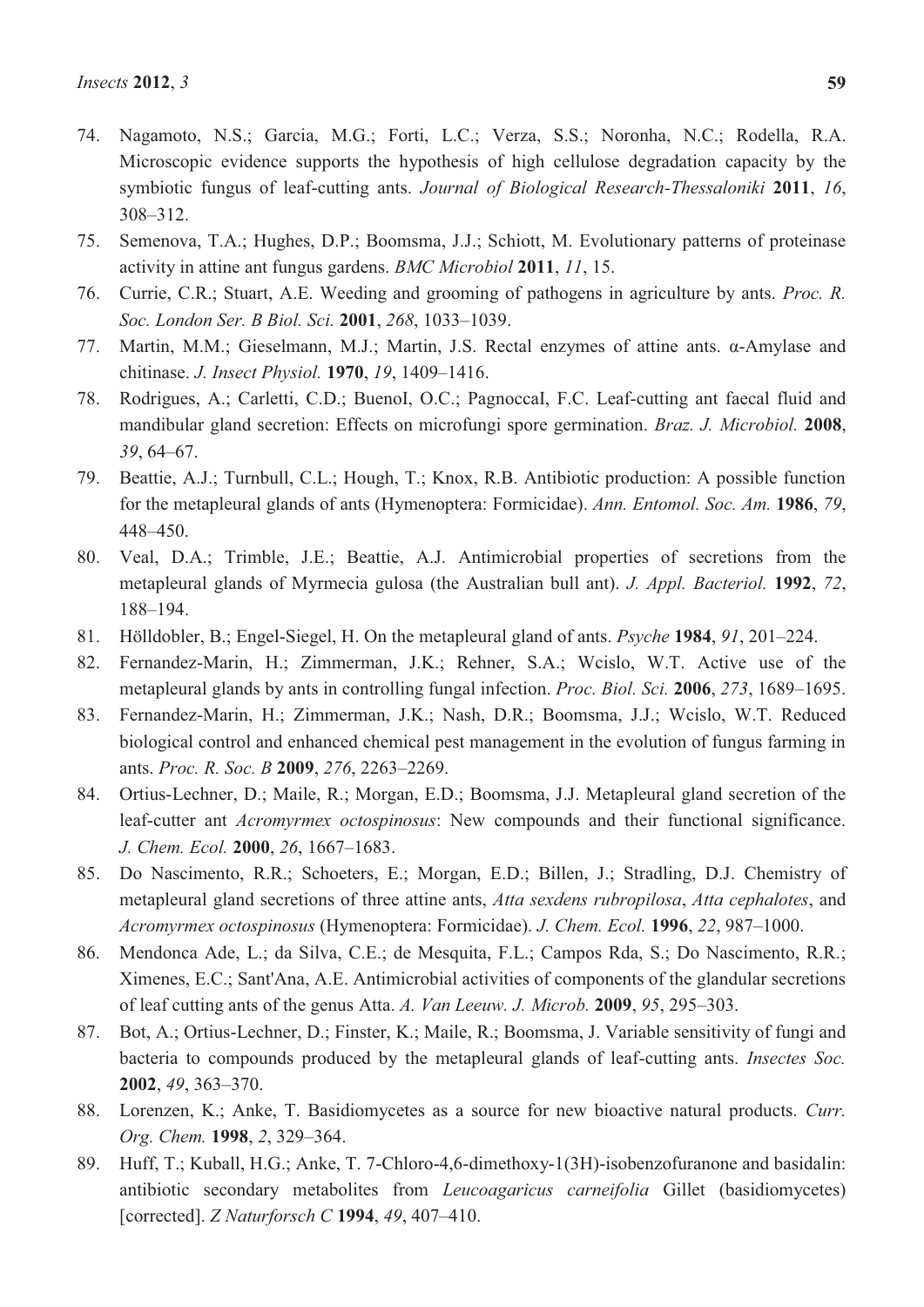- 91. De Jong, E.; Field, J.A. Sulfur tuft and turkey tail: Biosynthesis and biodegradation of organohalogens by Basidiomycetes. *Annu. Rev. Microbiol.* **1997**, *51*, 375–414.
- 92. Gerardo, N.M.; Jacobs, S.R.; Currie, C.R.; Mueller, U.G. Ancient host-pathogen associations maintained by specificity of chemotaxis and antibiosis. *PLoS Biol.* **2006**, *4*, e235.
- 93. Currie, C.R.; Bot, A.N.M.; Boomsma, J.J. Experimental evidence of a tripartite mutualism: Bacteria protect ant fungus gardens from specialized parasites. *Oikos* **2003**, *101*, 91–102.
- 94. Poulsen, M.; Cafaro, M.; Erhardt, D.; Little, A.; NM, G.; Tebbets, B.; Klein, B.; Currie, C. Variation in Pseudonocardia antibiotic defence helps govern parasite-induced morbidity in Acromyrmex leaf-cutting ants. *Environ. Microbiol. Rep.* **2010**, *2*, 534–540.
- 95. Cafaro, M.J.; Poulsen, M.; Little, A.E.; Price, S.L.; Gerardo, N.M.; Wong, B.; Stuart, A.E.; Larget, B.; Abbot, P.; Currie, C.R. Specificity in the symbiotic association between fungusgrowing ants and protective *Pseudonocardia* bacteria. *Proc. Biol. Sci.* **2011**, *278*, 1814–1822.
- 96. Sen, R.; Ishak, H.D.; Estrada, D.; Dowd, S.E.; Hong, E.; Mueller, U.G. Generalized antifungal activity and 454-screening of Pseudonocardia and Amycolatopsis bacteria in nests of fungus-growing ants. *Proc. Natl. Acad. Sci. USA* **2009**, *106*, 17805–17810.
- 97. Mueller, U.G.; Dash, D.; Rabeling, C.; Rodrigues, A. Coevolution between attine ants and actinomycete bacteria: A reevaluation. *Evolution* **2008**, *62*, 2894–2912.
- 98. Oh, D.C.; Poulsen, M.; Currie, C.R.; Clardy, J. Dentigerumycin: A bacterial mediator of an ant-fungus symbiosis. *Nat. Chem. Biol.* **2009**, *5*, 391–393.
- 99. Barke, J.; Seipke, R.F.; Gruschow, S.; Heavens, D.; Drou, N.; Bibb, M.J.; Goss, R.J.; Yu, D.W.; Hutchings, M.I. A mixed community of actinomycetes produce multiple antibiotics for the fungus farming ant Acromyrmex octospinosus. *BMC Biol.* **2010**, *8*, 109.
- 100. Seipke, R.F.; Barke, J.; Brearley, C.; Hill, L.; Yu, D.W.; Goss, R.J.; Hutchings, M.I. A single Streptomyces symbiont makes multiple antifungals to support the fungus farming ant Acromyrmex octospinosus. *PLoS One* **2011**, *6*, doi:10.1371/journal.pone.0022028.
- 101. Martin, M.M.; Carman, R.M.; Macconnell, J.G. Nutrients derived from the fungus cultured by the fungus-growing ant *Atta colombica* tonsipes. *Ann. Entom. Soc. Am.* **1969**, *62*, 11–13.
- 102. Mueller, U.G.; Schultz, T.R.; Currie, C.R.; Adams, R.M.; Malloch, D. The origin of the attine ant-fungus mutualism. *Q. Rev. Biol.* **2001**, *76*, 169–197.
- 103. Martin, M.M.; Weber, N.A. The cellulose-utilizing capability of the fungus cultured by the attine ant Atta colombica tonsipes. *Ann. Entomol. Soc. Am.* **1969**, *62*, 1386–1387.
- 104. Wirth, R.; Herz, H.; Ryel, R.J.; Beyschlag, W.; Hoelldobler, B. *Herbivory of Leaf-Cutting Ants: A Case Study on Atta Colombica in the Tropical Rainforest of Panama*; Springer: New York, NY, USA, 2003.
- 105. De Fine Licht, H.H.; Boomsma, J. Forage collection, substrate preparation, and diet composition in fungus-growing ants. *Ecol. Ent.* **2010**, *35*, 259–269
- 106. Rockwood, L.L. The effects of seasonality on foraging in two species of leaf-cutting ants (Atta) in Guanacaste province, Costa Rica. *Biotropica* **1975**, *7*, 176–193.
- 107. Martin, M.M.; Martin, J.S. The presence of protease activity in the rectal fluid of primitive attine ants. *J. Insect Physiol.* **1971**, *17*, 1897–1906.